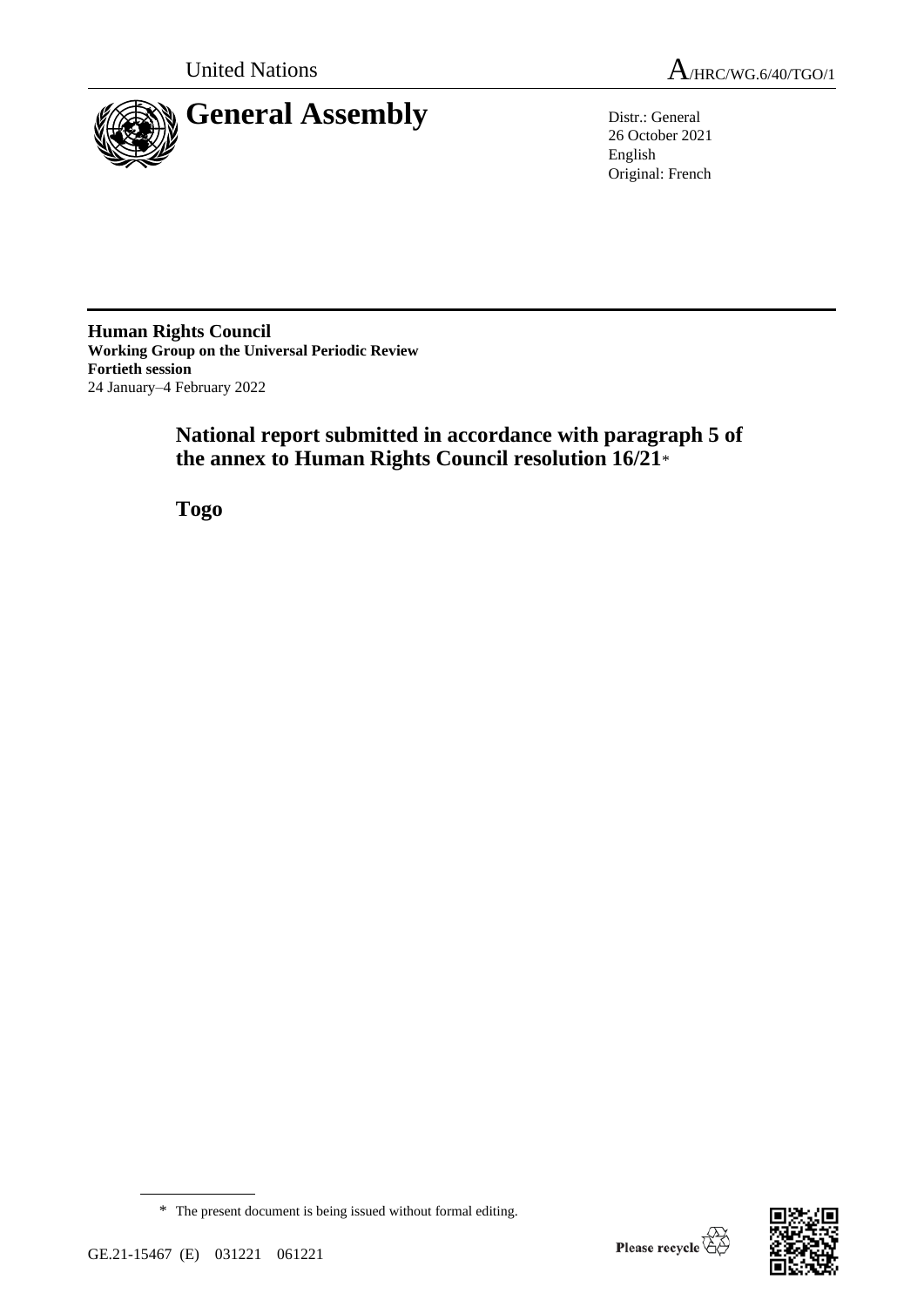# **Introduction**

1. The submission of the present report for the third cycle of the universal periodic review reflects the willingness of the Government of Togo to continue engaging in a constructive and fruitful dialogue with the United Nations human rights mechanisms. During the previous review in 2016, 195 recommendations were made. Of those, 167 were accepted and 28 were noted. Of the recommendations that were accepted, 26 were already being implemented at the time.

- 2. After the second cycle review of Togo, the Government took the following steps:
	- Communication to the Council of Ministers
	- Presentation and dissemination of the recommendations to all stakeholders in regional capitals
	- Preparation of an action plan for the implementation of the recommendations that had been accepted
	- Preparation and submission of a midterm report

3. Various initiatives, including the harmonization of legislation with instruments ratified by Togo and the adoption of national and sectoral policies and programmes, have been undertaken in order to implement the recommendations that were accepted and strengthen cooperation with the United Nations human rights mechanisms.

4. In addition, the Government of the Togolese Republic has taken various measures in response to the coronavirus disease (COVID-19) pandemic, in accordance with Act No. 2020-005 of 30 March 2020 whereby the National Assembly authorized the Government to take measures falling within the scope of the Act by ordinance. This authorization allowed the Government to take urgent and medium-term measures, in line with its "Three R's: Response, Resilience and Recovery" strategy, in order to minimize the negative impacts of the pandemic and ensure the exercise of individual and collective freedoms and the enjoyment of political, social, economic and cultural rights.

5. The Government of Togo welcomes the constructive engagement of its technical and financial partners, including the United Nations Development Programme (UNDP), the International Organization of la Francophonie (IOF), the Office of the United Nations High Commissioner for Human Rights (OHCHR), the European Union and friendly countries.

# **I. Methodology and process for preparing the report**

6. The report was prepared in a participatory and inclusive manner.

7. The process started with an announcement to the Council of Ministers about the universal periodic review process. The process was coordinated by the Ministry responsible for human rights and was led by the Interministerial Committee for Reporting and Followup to Recommendations on Human Rights, which organized national consultations with the National Human Rights Commission and other State institutions, decentralized services and local authorities, traditional chiefs, civil society organizations, trade unions, the private sector and the media, through around 10 regional and national workshops.

# **II. Implementation of accepted recommendations**

# **A. Cooperation with international and regional human rights mechanisms (recommendation 128.37)**

## **1. Reports presented**

8. Fifth periodic report under the International Covenant on Civil and Political Rights (2021)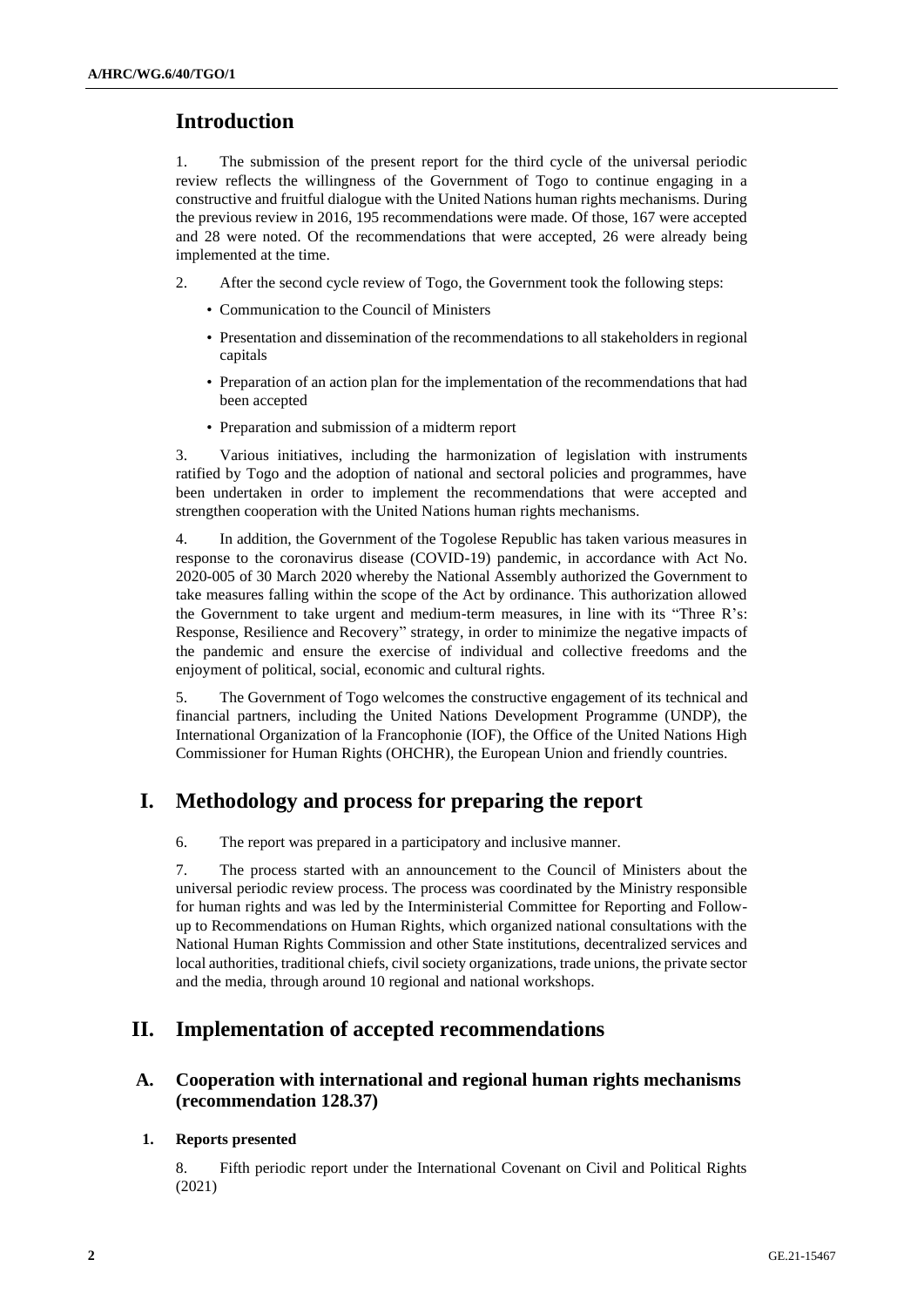- Third periodic report under the Convention against Torture and Other Cruel, Inhuman or Degrading Treatment or Punishment (2019)
- Combined sixth to eighth periodic reports under the African Charter on Human and Peoples' Rights (2018)
- Combined eighteenth and nineteenth periodic reports under the International Convention on the Elimination of All Forms of Racial Discrimination (November 2016)

### **2. Reports submitted**

9. Combined fifth and sixth periodic reports under the Convention on the Rights of the Child (2019)

• Initial report under the Optional Protocol to the Convention on the Rights of the Child on the involvement of children in armed conflict (2019).

#### **3. Visits conducted by special procedure mandate holders**

10. Visit of the Special Rapporteur on contemporary forms of slavery, including its causes and consequences (2019).

# **B. Acceptance of international standards (recommendations 128.1, 128.15, 128.16, 128.9, 128.10, 128.11, 128.12, 128.13, 128.2, 128.3, 128.4, 128.5, 128.6, 128.7, 128.8 and 128.14)**

11. The Togolese Republic is a party to the nine main United Nations instruments for the promotion and protection of human rights.

# **C. General framework for the protection of human rights at the national level**

### **1. Normative framework**

#### *Changes to the Constitution (recommendation 130.10)*

12. Act No. 2019-003 of 15 May 2019 amending the Constitution of 14 October 1992 includes provisions that embed the abolition of the death penalty and of life imprisonment in the Constitution; change and limit the terms of office of deputies and senators; allow for the legitimacy of the Presidents and Bureaux of the National Assembly and the Senate to be reviewed periodically; extend the duration of parliamentary sessions; limit the term of office of the President of the Republic; establish that the President should be elected through a tworound single-member election; improve the status of former Presidents; alter the composition of the Constitutional Court and limit the term of office of its members; affirm the principle that Constitutional Court proceedings should involve the participation of both parties; establish regional courts of auditors and change the way in which the national Court of Auditors operates; clarify the responsibilities of the President as the guarantor of the independence of the judiciary; modify the composition, responsibilities and functioning of the Supreme Council of Justice; establish the jurisdiction of the High Court of Justice over former Presidents and members of the Government and extend the list of authorities that are required to declare their property and assets to the Ombudsman.

*Legislative amendments (recommendations 128.87 and 128.136)*

- Act No. 2021-021 of 11 October 2021 amending the Act establishing the conditions for the exercise of freedom of peaceful assembly and protest
- Act No. 2021-020 of 11 October 2021 amending Act No. 207-011 of 13 March 2007 on decentralization and local freedoms
- Act No. 2021-019 of 11 October 2021 amending Act No. 2012-002 of 29 May 2021 on the Electoral Code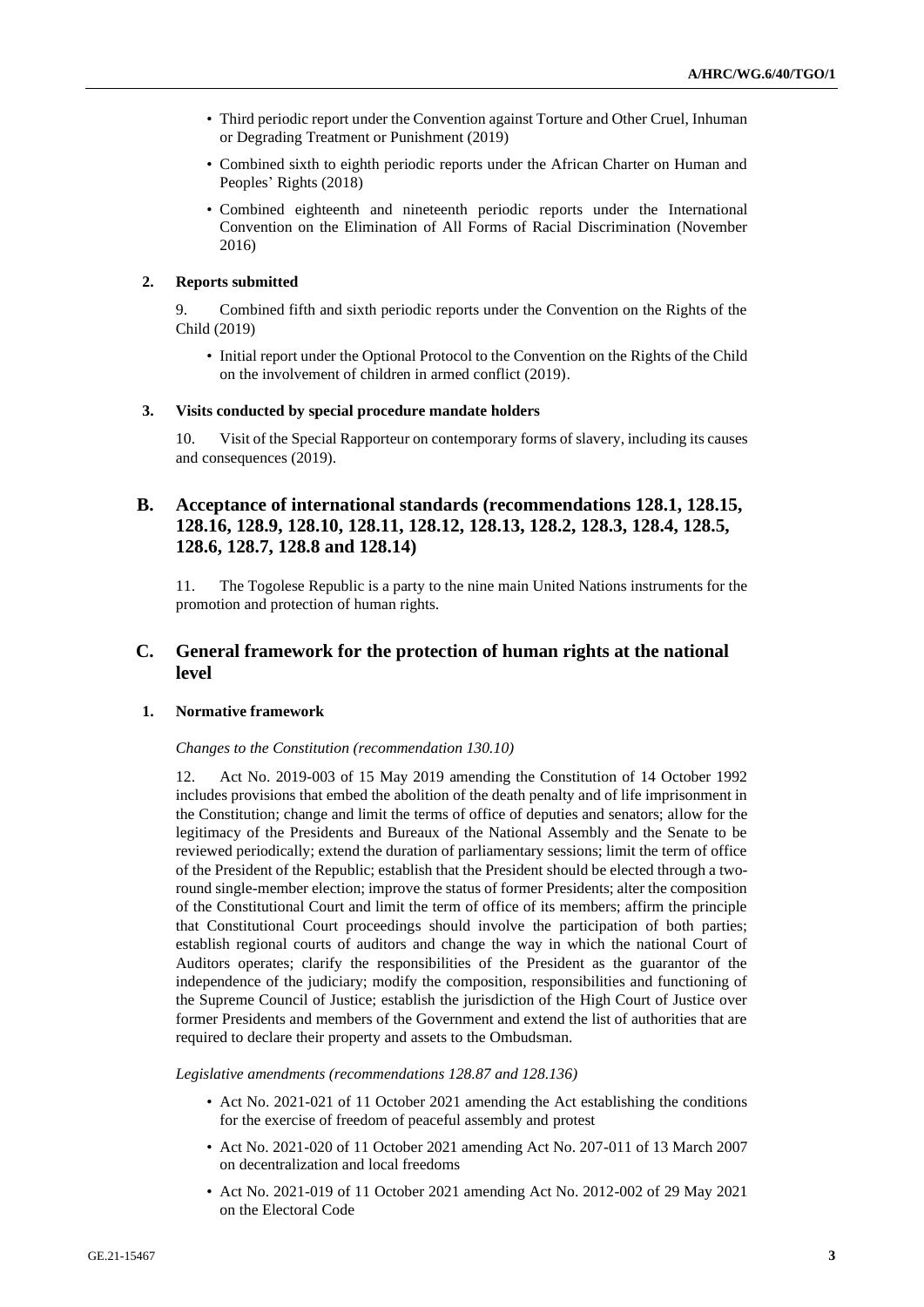- Organic Act No. 2021-015 of 3 August 2021 amending Organic Act No. 2018-006 of 20 June 2018 on the National Human Rights Commission
- Act No. 2021-012 of 18 June 2021 on the Labour Code
- Organic Act No. 2020-003 of 24 January 2020, as amended by Act No. 2021-013 of 1 June 2021, on the rules governing the declaration of property and assets by highranking officials, senior civil servants and other public officials
- Act No. 2021-007 of 21 April 2021 on the Code of Civil Procedure
- Act No. 2021-005 of 1 April 2021 on the computerization of the national criminal record system
- Organic Act No. 2021-006 of 1 April 2021 establishing the composition, organization and functioning of the Office of the Ombudsman
- Act No. 2020-007 of 26 June 2020 on school meals
- Act No. 2020-006 of 10 June 2020 on the safe, secure and peaceful use of nuclear energy
- Act No. 2020-001 of 7 January 2020 on the Press and Communications Code
- Act No. 2020-002 of 7 January 2020 amending Act No. 2018-028 of 10 December 2018 establishing commercial courts
- Organic Act No. 2019-023 of 26 December 2019 on the Constitutional Court
- Act No. 2019-015 of 30 October 2019 on the Judicial Code
- Act No. 2019-016 of 30 October 2019 on the rules governing audiovisual communication
- Act No. 2019-014 of 29 October 2019 on the protection of personal data
- Act No. 2019-009 of 12 August 2019 on internal security
- Act No. 2019-010 of 12 August 2019 amending Act No. 2011-010 of 16 May 2011 establishing the conditions for the exercise of freedom of peaceful public assembly and protest
- Act No. 2019-006 of 26 June 2019 amending Act No. 2007-011 of 13 March 2007 on decentralization and local freedoms, as amended by Act No. 2018-003 of 31 January 2018
- Act No. 2019-005 of 17 June 2019 on the Investment Code
- Organic Act No. 2018-029 of 10 December 2018 amending Organic Act No. 2004- 021 of 15 December 2004 on the High Audiovisual and Communications Authority
- Act No. 2018-026 of 7 December 2018 on cybersecurity and the fight against cybercrime
- Act No. 2018-024 of 9 November 2018 on the Tax Code
- Act No. 2018-010 of 8 August 2018 on promoting the production of electricity from renewable energy sources in Togo
- Act No. 2018-005 of 14 June 2018 on the Land and Property Code
- Uniform Act No. 2018-004 of 4 May 2018 on combating money-laundering and terrorist financing in States members of the West African Economic and Monetary Union

#### *Regulations*

- Decree No. 2021-032/PR of 24 March 2021 turning the National Police Academy into the Security Forces Training College and establishing the responsibilities, organization and functioning of the new entity
- Decree No. 2021-044/PR of 29 April 2021 on the implementation of the law on the criminal record system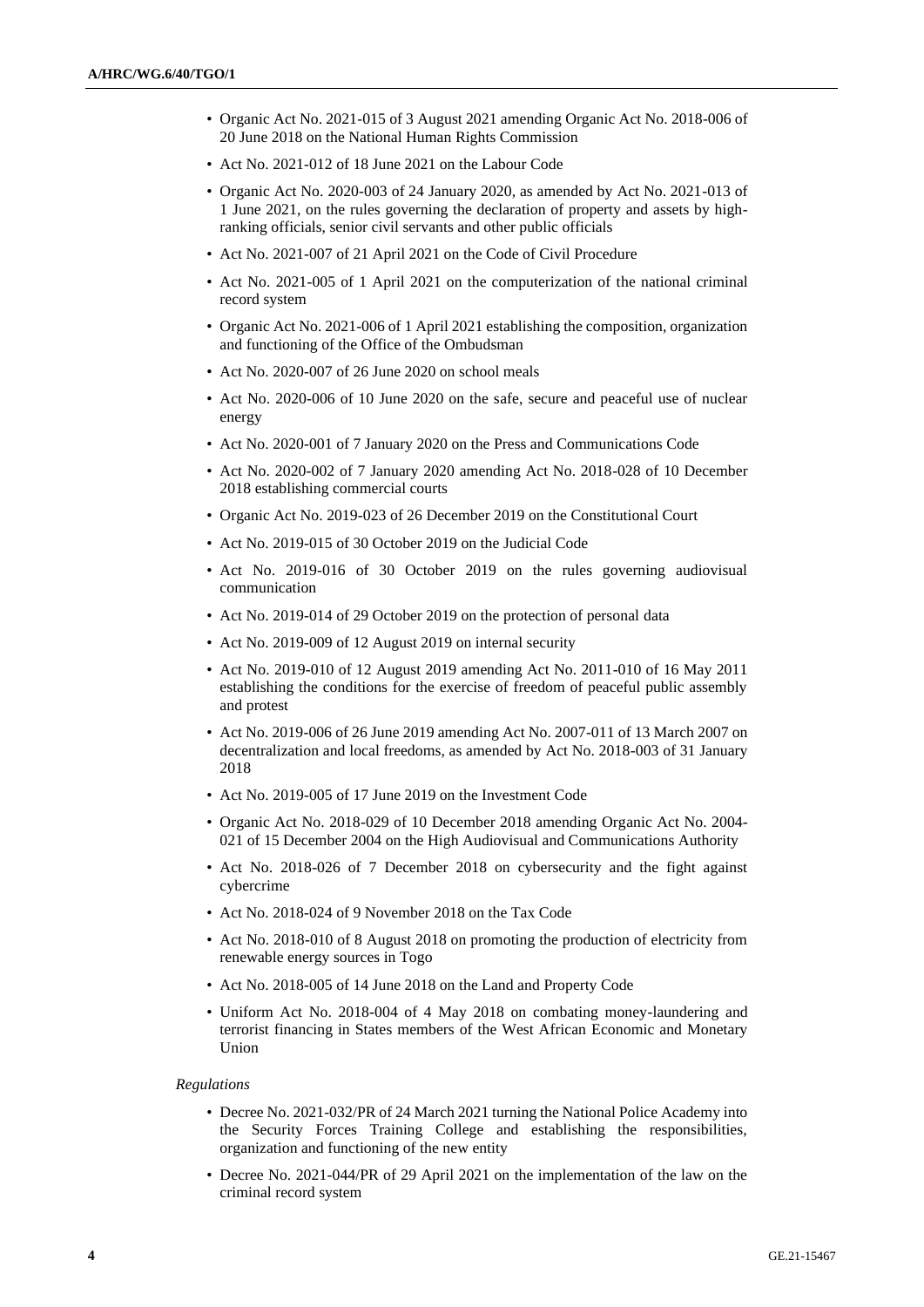- Decree No. 2021-038/PR of 14 April 2021 on the organization and functioning of the Office of the Ombudsman
- Decree No. 2020-111/PR of 9 December 2020 on the organization and functioning of the Personal Data Protection Authority
- Decree No. 2019-125/PR of 18 September 2019 on the responsibilities, organization and functioning of the State Inspectorate
- Decree No. 2019-076/PR of 15 May 2019 on the organization and functioning of the Interministerial Committee for Preventing and Combating Violent Extremism
- Decree No. 2019-026/PR of 20 February 2019 on the responsibilities, organization and functioning of the Finance Inspectorate
- Decree No. 2019-097/PR of 8 July 2019 on the Code of Ethics and Professional Conduct in Public Procurement
- Decree No. 2018-128/PR of 3 August 2018 on the establishment, responsibilities, composition and functioning of the National Committee for the Coordination of Activities to Combat Money-Laundering and Terrorist Financing
- Decree No 2018-034/PR of 27 February 2018 establishing legal advice centres
- Decree No. 2018-130/PR of 28 August 2018 on the status of civil servants in the field of education

#### **2. Institutional framework (recommendation 128.95)**

13. Progress in the area of democratic governance has resulted in the establishment and strengthening of various constitutional institutions:

- Completion of the process launched in 2019 to ensure that the Economic and Social Council is operational
- Change of membership of the National Assembly in 2018, the Constitutional Court in 2019 and the National Human Rights Commission in 2019
- Election of mayors and municipal councillors in 2019
- Re-election of the President of the Republic in 2020
- Strengthening of the independence of all institutions through Act No. 2019-003 of 15 May 2019 amending the Constitution of 1992

14. The State Secretariat for Human Rights regained the status of a ministry in 2019, becoming the Ministry of Human Rights, Civic Education and Relations with State Institutions.

## **3. Human rights-based strategies and approaches (recommendations 128.30, 128.31, 128.32, 128.34, 128.35, 128.99 and 128.104)**

15. Togo has a public policy on human rights and the consolidation of democracy, which serves as a human rights framework for the Government. Programme 2 of the policy is focused on strengthening measures for the implementation and protection of human rights in Togo.

16. This programme has been incorporated into strategic focus 3 of the 2018–2022 National Development Plan, which relates to the consolidation of social development and the strengthening of inclusion mechanisms.

# **D. Policy measures**

## **1. Ratification of international human rights instruments (recommendations 128.1, 128.2, 128.3, 128.4, 128.5, 128.6, 128.7, 128.8, 128.9, 128.10, 128.11, 128.12, 128.13, 128.14, 128.15, 128.16, 129.1, 129.2, 129.3 and 129.4)**

17. The Togolese Republic has ratified the following instruments: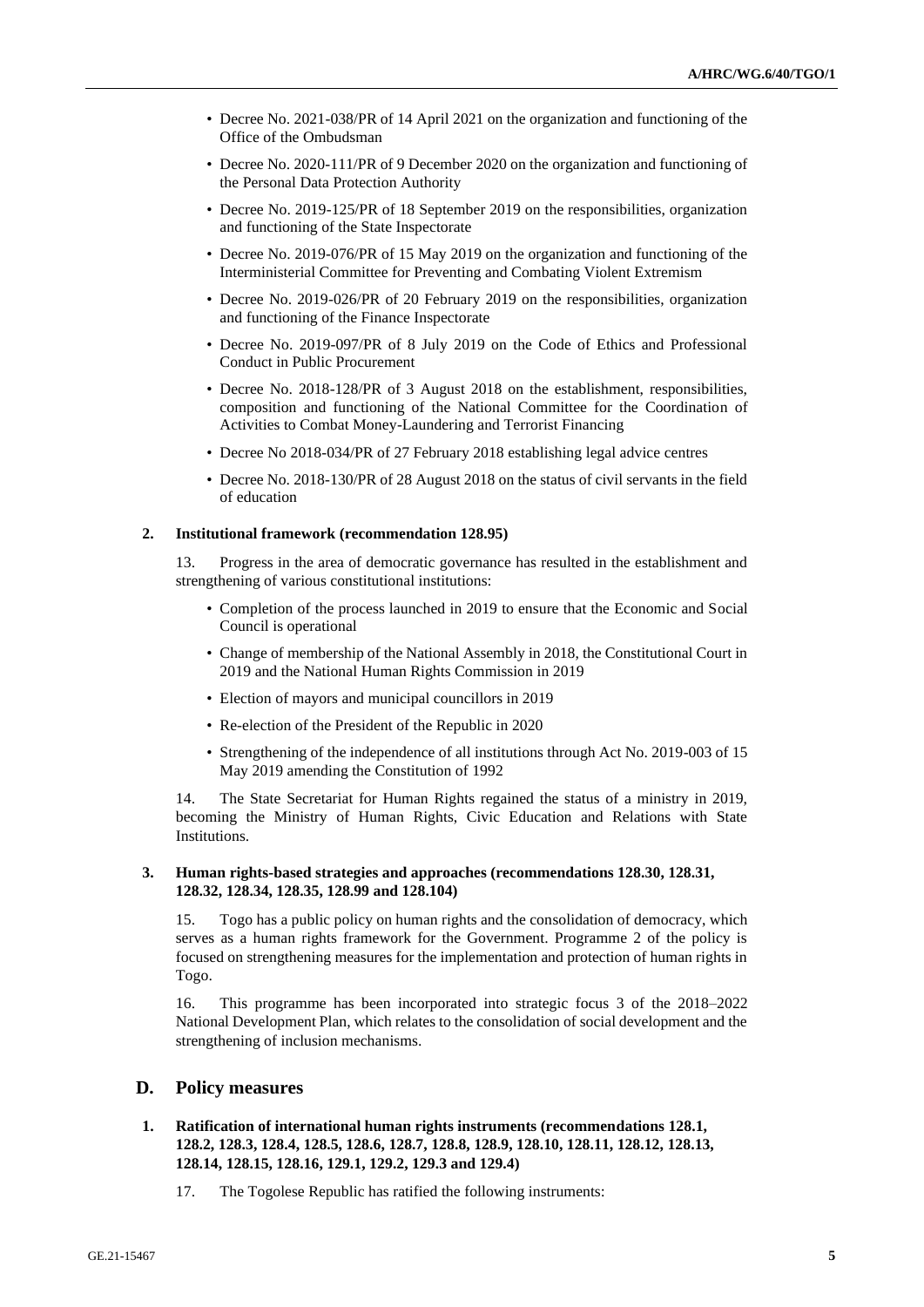- 1954 Convention relating to the Status of Stateless Persons (2021)
- 1961 Convention on the Reduction of Statelessness (2021)
- International Convention on the Protection of the Rights of All Migrant Workers and Members of Their Families (2020)
- Protocol to the African Charter on Human and Peoples' Rights on the Rights of Older Persons in Africa (2021)
- African Union Convention on Cyber Security and Personal Data Protection

### **2. Harmonization of national legislation with the instruments ratified by Togo (recommendations 128.18, 128.22, 129.5, 129.6 and 129.11)**

18. Togo has begun to make amendments to its legislation in order to better incorporate international human rights standards, as mentioned above (normative and institutional frameworks).

#### **3. Strengthening of national human rights institutions (recommendations 129.7, 129.8, 129.9 and 129.10)**

19. The National Human Rights Commission is an independent constitutional body that is responsible for promoting and protecting human rights (Constitution, art. 153). It is subject only to the Constitution and the law (Constitution, art. 152).

20. It is regulated by Organic Act No. 2021-015 of 3 August 2021 amending Organic Act No. 2018-006 of 20 June 2018. Article 7 of the Act states that candidacies for the Commission must be independent and individual.

21. This Act strengthens the independence of the Commission, thus enabling it to maintain its A status for compliance with the Paris Principles.

### **4. Capacity-building for judicial personnel (recommendation 128.94)**

- 22. In 2017, 167 members of the judiciary received training on the fight against torture.
	- In 2017 and 2018, 95 prison officers attended two in-service training courses on respect for human rights in prison settings.
	- In November 2020 and March 2021, two further training courses were organized, in partnership with the Collectif des Associations Contre l'Impunité au Togo (Network of Associations against Impunity in Togo), to provide prison officers with the means to respect the rights of prisoners.
	- Two capacity-building sessions were organized for members of the defence and security forces on the prevention of violence in the context of law enforcement.
	- Various capacity-building sessions have been organized for clerks, secretaries of public prosecutors' offices and senior police officers.

23. Since the Judicial Careers Training Centre was set up, it has seen a gradual increase in the human and material resources available to it. Thanks to grants from the State and partners, its budget rose from 202,255,550 CFA francs (CFAF) in 2017 to CFAF 241,172,297 in 2020.

#### **5. Promotion of cooperation with human rights mechanisms**

24. Togo has been a member of the Human Rights Council since 2016. It responds regularly to questionnaires sent out by special procedure mandate holders as part of the preparation of their reports.

#### **6. Human rights training and education (recommendations 128.23, 128.24, 128.36, 128.68, 128.113, 128.116 and 128.124)**

25. Human rights are included in the new civic and moral education curricula that are followed by primary and secondary schools and technical and vocational training institutes.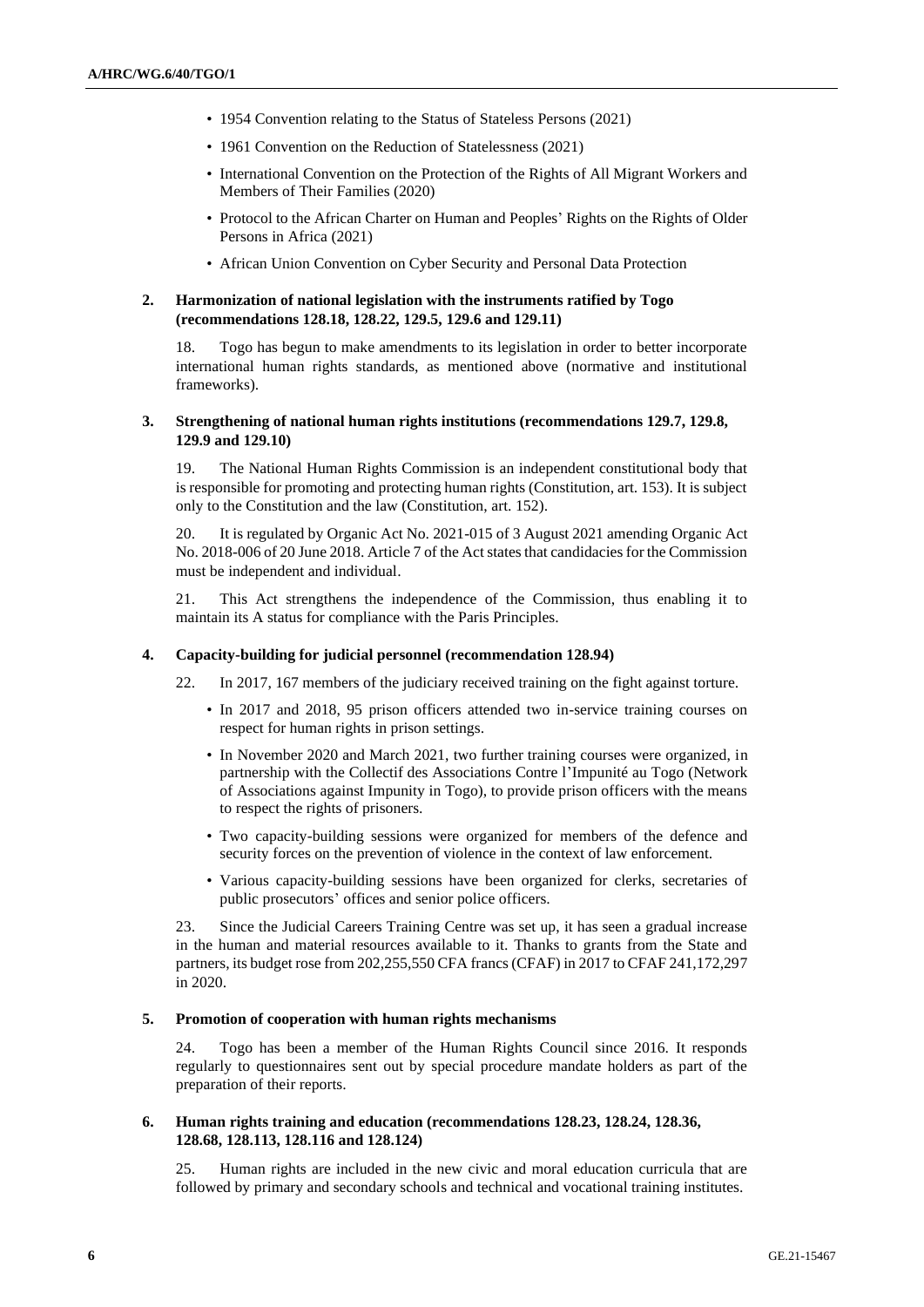26. Human rights modules that were initially taught in law and political science faculties have now been incorporated into the courses taught in other faculties.

27. Human rights are part of the initial and in-service training provided to members of the defence and security forces. The Ministry responsible for human rights provided training for teachers on human rights in 2019 and training for inspectors on civic and moral education in 2018. In 2018 and 2019, as part of a project aimed at building the capacities of human rights defenders to monitor the implementation of recommendations made during the universal periodic review or by treaty bodies, the Ligue Togolaise des Droits de l'Homme (Togolese Human Rights League) organized five training and awareness-raising workshops for human rights defenders on their role.

28. In 2017, the International Federation of Action by Christians for the Abolition of Torture provided training on the prevention of torture to human rights defenders.

29. In the Maritime Region in 2018, the National Human Rights Commission conducted visits to a series of schools to raise awareness of children's rights and held a discussion on the exercise of freedom of public assembly and protest with representatives of civil society organizations, trade unions, village development committees and neighbourhood development committees.

30. Between 2017 and 2019, the Human Rights Documentation and Training Centre provided training to 180 human rights defenders and 17 journalists as part of a project aimed at professionalizing the work of human rights defenders.

#### **7. Equality and non-discrimination (recommendations 128.50 and 128.52)**

*(a) Measures to ensure gender equality (recommendations 128.20, 128.38, 128.40, 128.44, 128.47, 128.51, 128.81, 129.16 and 130.3)*

31. The 2011 National Policy on Gender Equality and Gender Equity and the corresponding action plan, which was updated in July 2019 to include an implementation strategy, serve as a framework for all action taken for the advancement of women in Togo.

32. Gender equality is enshrined in articles 2 and 11 of the Constitution. In collaboration with several partners, the Government is undertaking numerous initiatives to promote gender equality:

- Implementation of a project involving the establishment of trained peer educator clubs in the fields of political leadership, peace and development. A total of 591 women have been trained since 2016.
- Development and implementation of two national programmes on women's leadership, the first relating to the political sphere and the second to the professional sphere, with a view to increasing access to leadership roles for women working in the public and private sectors, in order to improve the performance of institutions.
- Promotion of women in State institutions, government agencies and so on.

# *(b) Combating harmful cultural practices (recommendations 128.56, 128.59, 128.60, 128.79, 129.14 and 129.17)*

33. There is a legal framework (comprising the Constitution, the new Criminal Code, the Persons and Family Code and the Children's Code) that protects against harmful cultural practices such as child marriage, female genital mutilation, levirate marriage and sororate marriage.

### **8. Right to life and security of person**

*(a) Trafficking in persons (recommendations 128.20, 128.58, 128.61, 129.20, 130.2 and 130.6)*

34. Trafficking in persons is defined and established as a punishable office in articles 317 to 334 of the new Criminal Code, in accordance with the Protocol to Prevent, Suppress and Punish Trafficking in Persons, Especially Women and Children, supplementing the United Nations Convention against Transnational Organized Crime.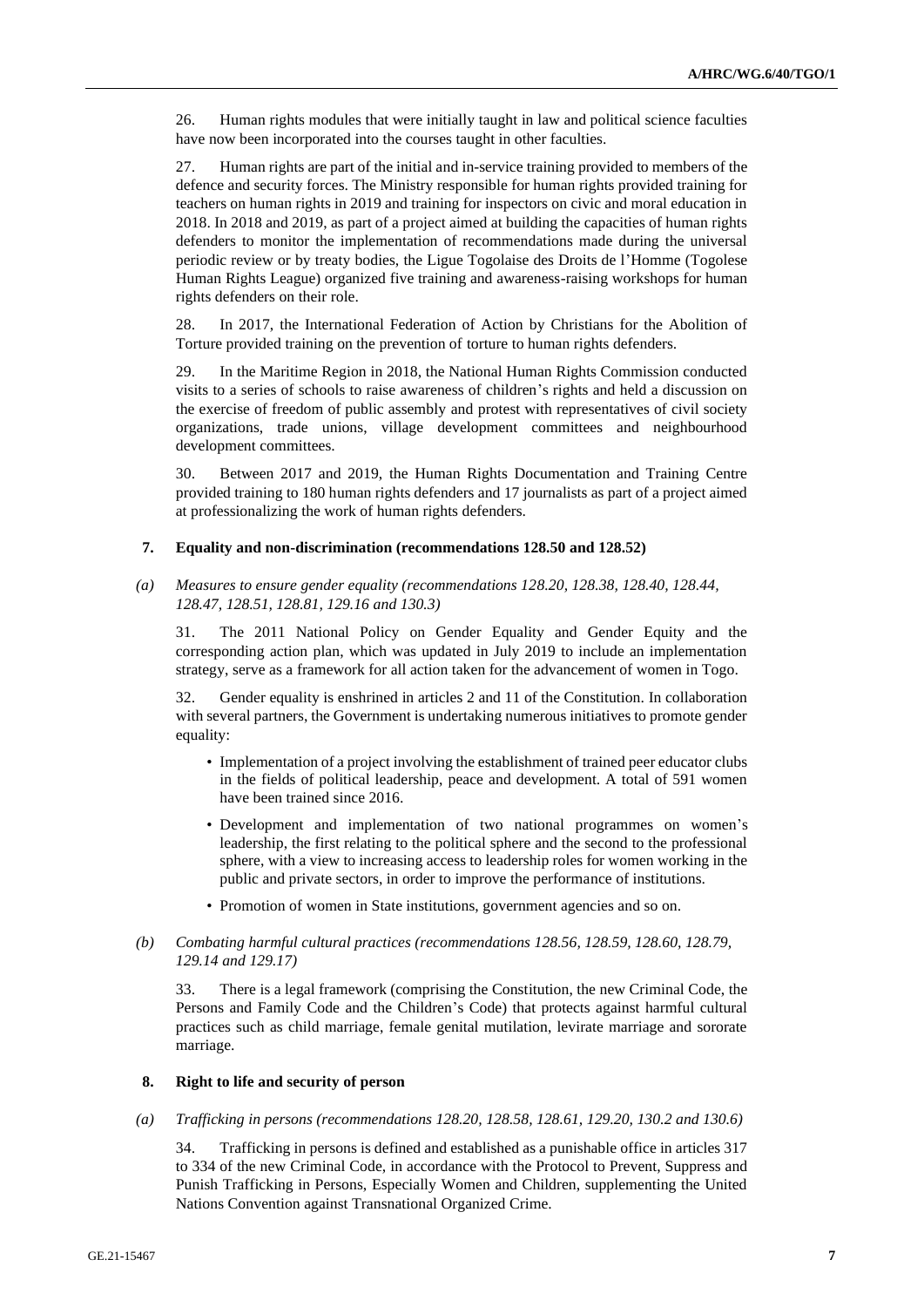35. Decree No. 2021-104/PR on the establishment, responsibilities, organization and functioning of the National Commission to Combat Trafficking in Persons in Togo was adopted on 29 September 2021.

*(b) Torture and other cruel, inhuman or degrading treatment or punishment (recommendations 128.21, 128.67, 128.69, 128.71 and 129.19)*

36. Torture is defined and established as a punishable offence that is not subject to any statute of limitations in article 198 of the new Criminal Code, in accordance with article 1 of the Convention against Torture.

37. The preliminary draft of the new Code of Criminal Procedure establishes the right of every accused person to be assisted by counsel at all stages of the proceedings, to be examined by a doctor of his or her choice and to communicate with a relative, in accordance with article 16 of the Constitution.

38. The National Human Rights Commission has been designated as the mechanism for the prevention of torture. The Commission's strategy for the period from 2021 to 2025, which was approved in June 2021, includes a national action plan for the prevention of torture.

#### **9. Respect for human rights in the judiciary and the prison service**

*(a) Reform of the judiciary (recommendations 128.77, 128.82, 128.83, 128.88, 128.89, 128.90, 128.91, 128.92, 128.93 and 128.96)*

39. Several legislative and regulatory measures have been taken in order to reform the judicial system (see normative framework).

40. As regards the independence and depoliticization of the justice system, the principle of the independence of the judicial branch from the legislative and executive branches is enshrined in the Constitution (art. 113). Members of the judiciary are recruited through a competitive examination. Their career development and disciplinary matters concerning them are handled by the Supreme Council of Justice. Seventy-five per cent of the members of this body are members of the judiciary.

There are several legal provisions that protect the independence of judges. For example, judges must hand down decisions in accordance with the law and their conscience. They also enjoy security of tenure.

41. Members of the judiciary who are alleged to have engaged in corruption or other misconduct are brought before the disciplinary board of the Supreme Council of Justice. Between 2017 and 2021, 18 sanctions, ranging from warnings to disqualification, were imposed on members of the judiciary as a result of such proceedings.

42. With a view to ensuring that local justice services are provided efficiently and free of charge, the Head of State has established 14 legal advice centres. These centres offer conciliation and mediation as alternative dispute resolution mechanisms. Steps are being taken to set up such centres throughout the country.

43. The defence and security forces are republican and apolitical forces, pursuant to the laws in force, including article 1 of the Act on the General Status of Military Personnel and article 47 of the Act on the Special Status of the National Police.

44. As one of the measures taken to combat corruption, the toll-free number 1014 has been set up to allow members of the public to report any abuses committed by defence and security officers. Between 2016 and 2021, 33 members of the defence and security forces were brought before the courts for various offences. Every year, the Minister of Security and Civil Protection holds a press conference during which he announces any disciplinary measures taken against members of the security forces in connection with misconduct.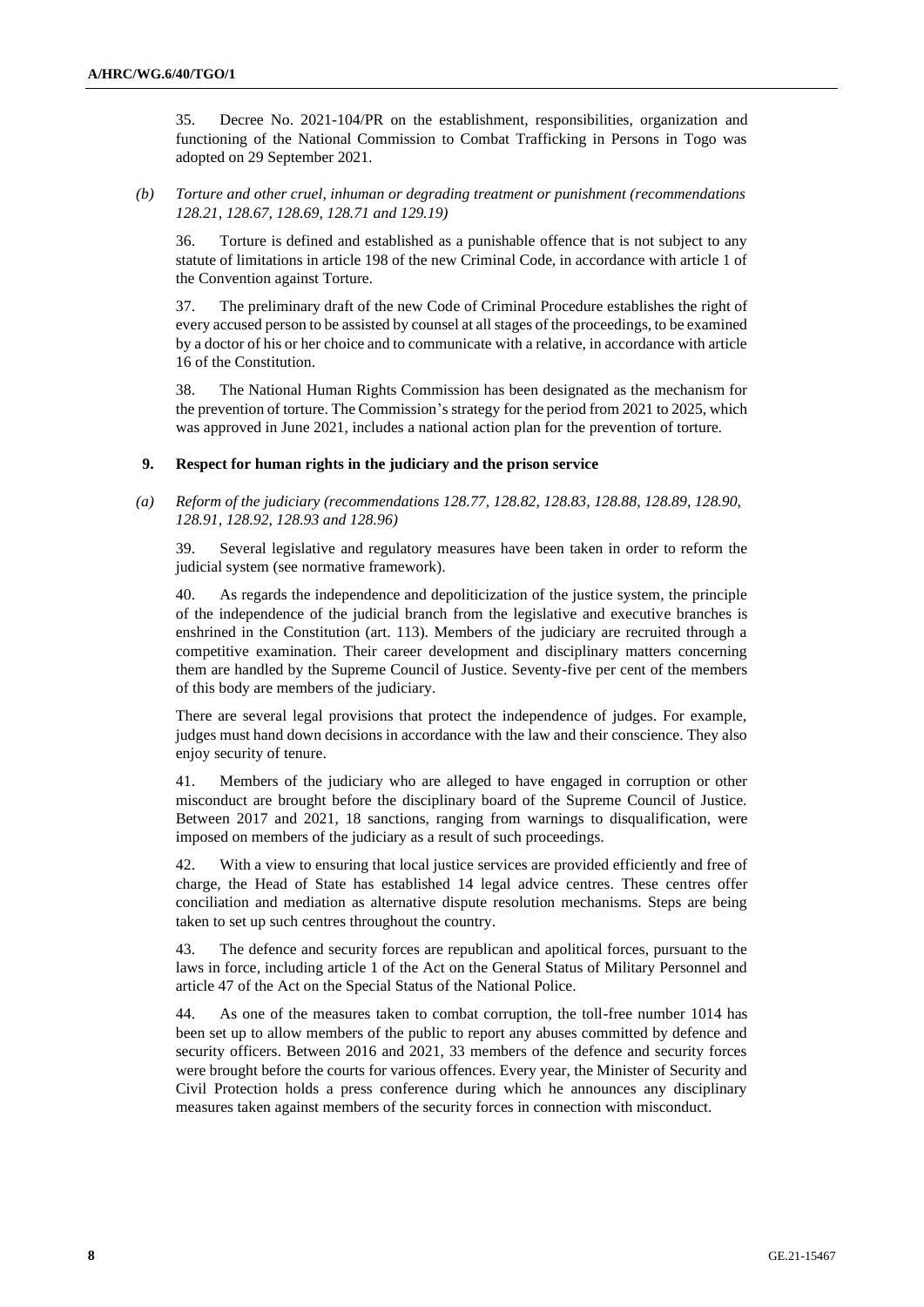*(b) Reform of the prison service (recommendation 128.77)*

Conditions of detention (recommendations 128.70, 128.72, 128.73, 128.74, 128.75, 128.76, 128.78, 128.84 and 128.92)

45. Togo has 13 prisons and a centre for access to the law and justice for children, which was built in Lomé with the support of the European Union and the United Nations Children's Fund (UNICEF). In prisons, adults are separated from children and women are separated from men.

46. Prisoners may be visited by relatives, friends and human rights defenders, subject to the regulations in force.

47. Prisoners can communicate with the outside world using the telephone booths that are available in all prisons. The prison service regularly forwards all correspondence from prisoners to the judges handling their cases. Legal clubs have been set up in all prisons to assist prisoners with the submission of requests.

48. As of June 2021, the national prison occupancy rate is 171 per cent. Pretrial detainees account for 58.79 per cent of the prison population, compared with nearly 70 per cent in 2007.

49. In order to reduce prison overcrowding and the risks associated with the COVID-19 pandemic, more than 1,048 inmates have been granted a presidential pardon. Other measures, such as the holding of extraordinary hearings, led to the release of more than 360 prisoners in 2017 and 2018 and a reduction in the rate of pretrial detention.

50. As far as food and health care are concerned, since the outbreak of the COVID-19 pandemic, there has been an increase in the number of meals served and an improvement in the quality of those meals. In addition, a prison hospital has been set up to limit the spread of COVID-19 among prisoners.

51. In order to prepare prisoners for reintegration into society, vocational training workshops offering activities such as sewing, hairdressing, basketwork, sculpture, shoemaking and carpentry have been set up in some prisons. In 2019, thanks to a partnership with the Lomé Trades Association, 23 inmates passed their end-of-apprenticeship examination.

52. In accordance with the United Nations Standard Minimum Rules for the Treatment of Prisoners (the Nelson Mandela Rules), prison staff receive regular training on the rights, health, nutritional needs and welfare of prisoners.

### **10. Civil and political rights**

#### *(a) Freedom of expression and opinion (recommendations 128.98, 129.22, 129.23 and 129.25)*

53. Act No. 2020-001 of 7 January 2020 on the Press and Communications Code guarantees the exercise of freedom of expression. Article 10 of the Act establishes the right of all persons to information, while articles 11 and 24 of the Act make it illegal to prevent or prohibit any media worker from having access to sources of information. The High Audiovisual and Communications Authority, an independent constitutional body, guarantees and ensures the freedom and protection of the press and other mass media.

54. The legislation on the High Audiovisual and Communications Authority as amended in 2018, the amended Press and Communications Code and the Act on cybersecurity and the fight against cybercrime protect online journalists and all Internet users from illegal and arbitrary surveillance, hacking and data interception.

55. In addition, a joint observatory on public demonstrations was established in November 2017. It is composed of security officials, representatives of the National Human Rights Commission and of human rights organizations and organizers of demonstrations.

56. The role of this independent mechanism is to engage in consultations, monitoring, preventive and early warning activities and supervision of public demonstrations. It also protects media workers and human rights defenders who have been subjected to attacks, threats, intimidation, harassment or violence and facilitates their work.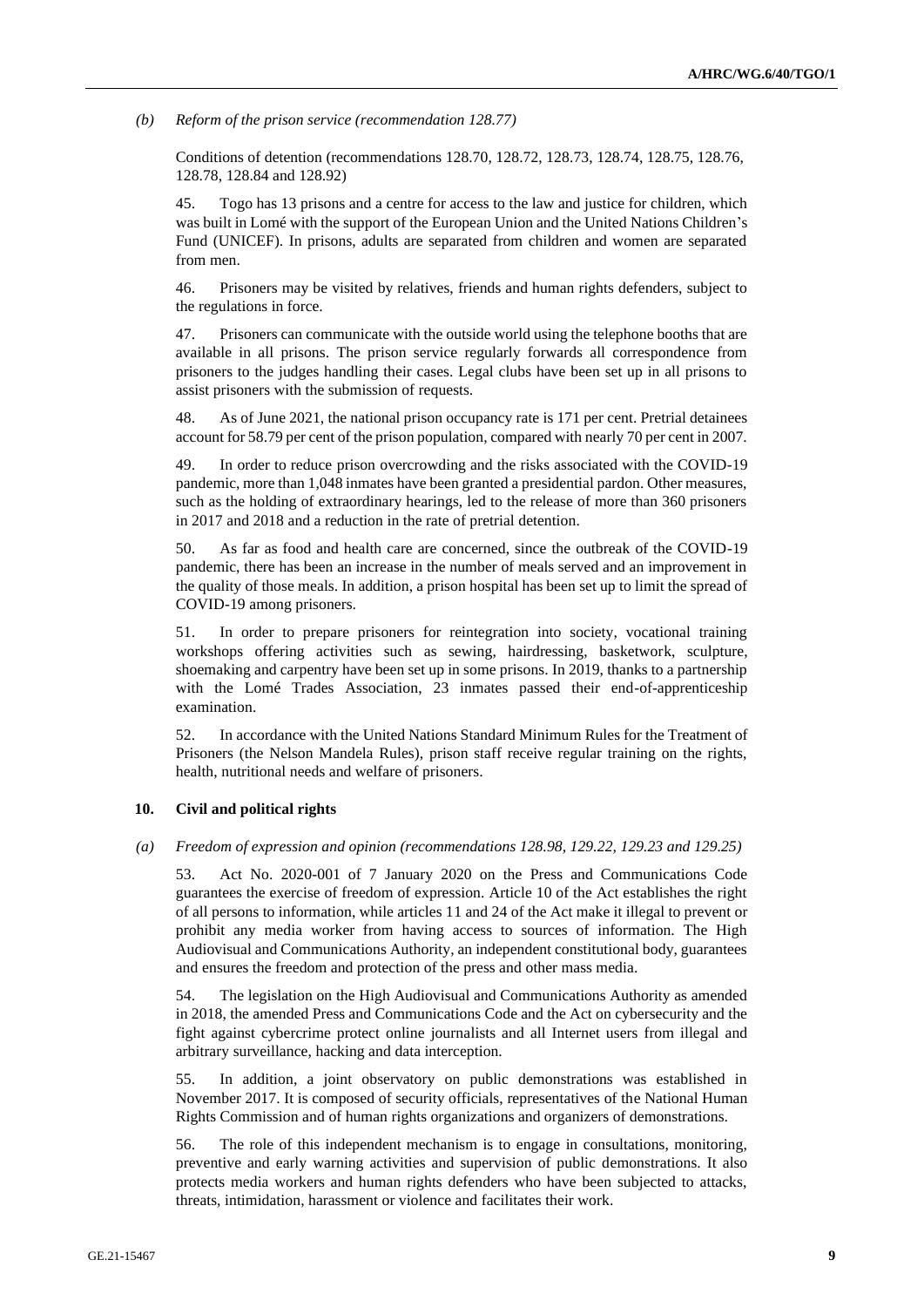57. Several training courses for the professionalization of journalists have been organized with the support of partners.

*(b) Protection of the rights of human rights defenders (recommendation 128.85)*

58. Article 4 of the Organic Act on the National Human Rights Commission, as amended, states that the Commission is responsible for the protection of human rights defenders. A law on the recognition and protection of human rights defenders is being adopted.

#### *(c) Democratic freedom (recommendations 128.97 and 129.24)*

59. The legal environment is conducive to the enjoyment of public freedoms.

60. Peaceful demonstrations are supervised in accordance with the law and the international standards relating to the maintenance and restoration of public order.

61. The Act establishing the conditions for the exercise of freedom of peaceful public assembly and protest, as amended in 2019, was further amended by a law adopted on 11 October 2021, in order to give full effect to the provisions of the Constitution that guarantee freedom of assembly and expression while taking into account the outcomes of the national consultations with political actors and the concerns raised by international and regional human rights mechanisms and various other partners on the amendments made in 2019.

62. It is important to note that the Togolese Government has continued to ensure the enjoyment of fundamental rights and freedoms despite the restrictions imposed on account of the COVID-19 pandemic. Thus, restrictions on freedom of movement and assembly have consistently been applied in a geographically targeted and proportionate manner, through temporary lockdowns and curfews imposed only in areas with high infection rates. All the relevant actors have been continually consulted on and involved in the process of implementing these measures.

*(d) Fight against corruption (recommendation 128.96)*

63. Improvements to the legislative, regulatory and institutional frameworks (see normative framework) have helped to prevent and combat corruption and to promote good governance.

64. The High Authority for Preventing and Combating Corruption and Related Offences has set up the toll-free number 8277 to allow anyone to report acts of corruption. A national strategy for preventing and combating corruption and related offences is being developed.

65. The Government has strengthened the roles of the national Court of Auditors, the State Inspectorate and the Finance Inspectorate, whose general and ongoing responsibilities include administrative supervision, auditing, investigation, evaluation and the promotion of good governance.

## *(e) Civil registration services, including birth registration (recommendations 128.25, 128.26, 128.27, 128.28, 129.12 and 129.13)*

66. Togo has 1,139 registry offices staffed by 1,408 persons. The vast majority of these offices are located in cantons and villages and in health centres, the aim being to bring civil registration services closer to users. By Decree No. 2018-132/PR of 28 August 2018 on the reform of the civil registration system, the Government established a technical committee on civil registration with a view to providing all Togolese persons with birth certificates.

67. During a meeting of the Council of Ministers on 15 September 2021, the Minister responsible for territorial administration was instructed by the Government to continue carrying out evaluations in order to determine the practical arrangements that should be made to ensure that civil status certificates are universally available free of charge.

68. The State and its partners organize activities to raise awareness of the importance of birth registration on a regular basis.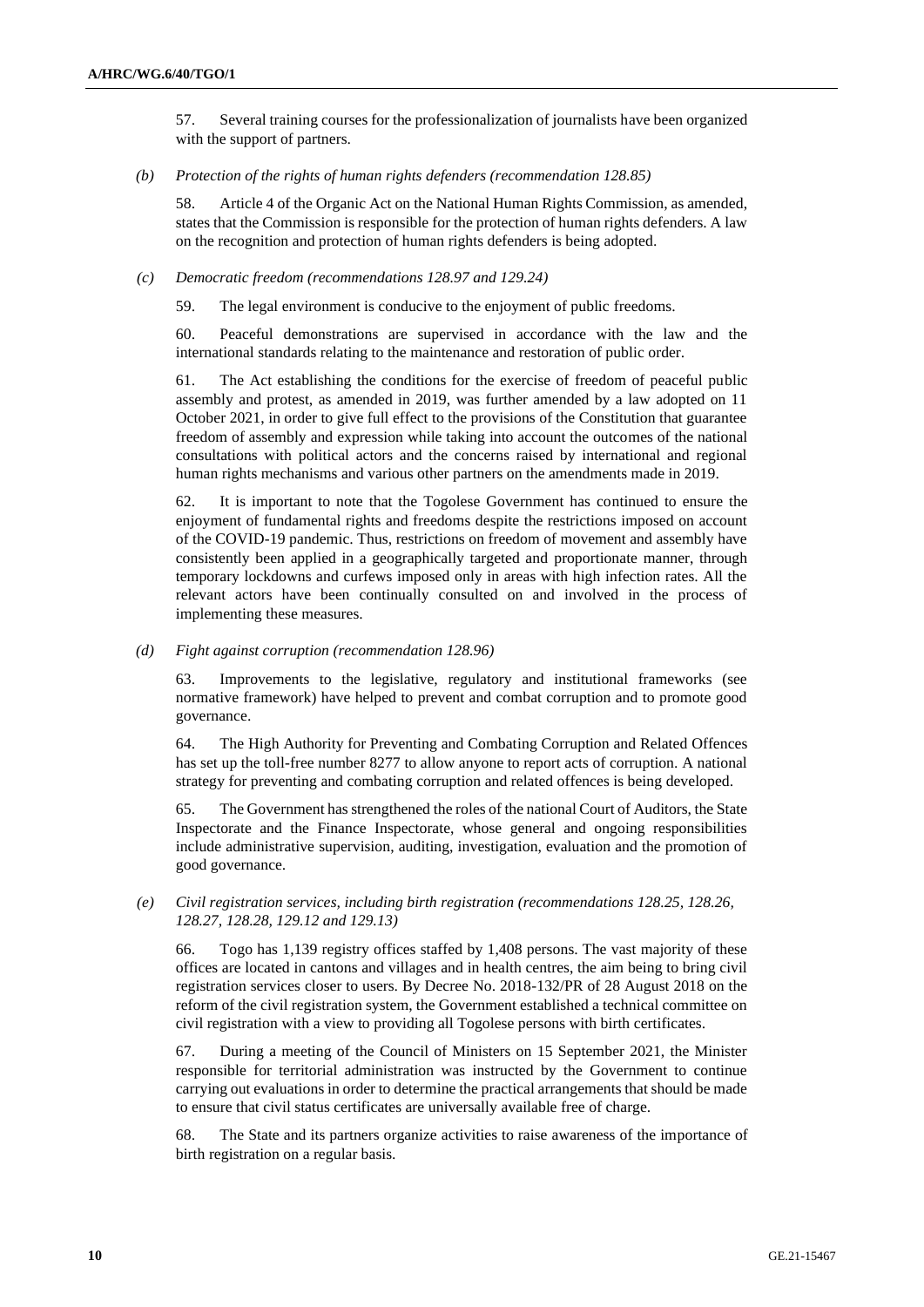# **E. Economic, social and cultural rights**

### **1. Right to health (recommendations 128.109, 128.110, 128.111, 128.112 and 128.117)**

69. In order to improve the health of the population, Togo has adopted a national health development plan for 2017–2022, in keeping with the Sustainable Development Goals, including the target of achieving universal health coverage. This plan comprises five strategic lines of action for combating disease and accelerating the reduction of maternal, neonatal, infant and child mortality.

70. The measures taken to improve maternal and child health include the development of integrated community-based maternal and newborn care, the prevention of child malnutrition, the promotion of emergency obstetric and neonatal care, the stepping up of family planning activities, the prevention and free treatment of severe malaria in pregnant women and children, the free provision of antiretroviral drugs, vaccines and insecticide-treated mosquito nets to women and children, and the provision of services via mobile clinics in underserved areas since 2018.

71. Maternal and infant mortality in Togo dropped from 39 per cent of live births in 2010 to 27 per cent in 2014 (according to the 2014 demographic and health survey), thanks to the development and implementation of several plans and programmes, including:

- A project to strengthen the health system, focusing on reproductive health and sexual rights, with support from the German Agency for International Cooperation
- A project to improve maternal and neonatal health, funded through the Muskoka Initiative: Maternal, Newborn and Under-Five Child Health

72. As a result of these efforts, the rate of maternal and neonatal deaths from direct obstetric causes in health-care facilities fell from 1.74 per cent in 2019 to 1.3 per cent in 2020, while the target set in the National Health Development Plan was 1.72 per cent (2020 performance report of the Ministry of Health, Hygiene and Universal Access to Health Care).

73. In addition, the Government has just launched the following programmes and projects:

- A programme for the provision of support to pregnant women and newborns, in 2021
- A project on ensuring access to quality essential health-care services in order to achieve universal health coverage, for the period 2021–2026

74. The budget allocated to the Ministry of Health for the implementation of such activities increased by CFAF 40.55 billion (48.45 per cent) between 2019 and 2020, from CFAF 83.691 billion in 2019 (6.78 per cent of the overall State budget) to CFAF 124.235 billion in 2020 (9.51 per cent of the overall State budget).

75. The Ministry of Health has adopted a plan for the development of human resources for health for 2016–2020 and a training plan for 2019–2022. During the period under review, eight new training colleges were established.

- 76. In the fight against HIV/AIDS, particular emphasis has been placed on the following:
	- Free comprehensive care for people living with HIV
	- Prevention of mother-to-child transmission of HIV
	- Delegation of the provision of antiretroviral treatment to people living with HIV to midwives, nurses and birth attendants at centres for the prevention of mother-to-child transmission
	- HIV prevention through awareness-raising, counselling and screening of women of childbearing age and pregnant women and their partners and children
	- Implementation of the plan to accelerate paediatric HIV treatment

77. These achievements have helped to reduce the average prevalence of HIV/AIDS among persons aged 15 to 49 years from 2.5 per cent in 2014 (third demographic and health survey) to 2 per cent in 2020 (Spectrum, 2020).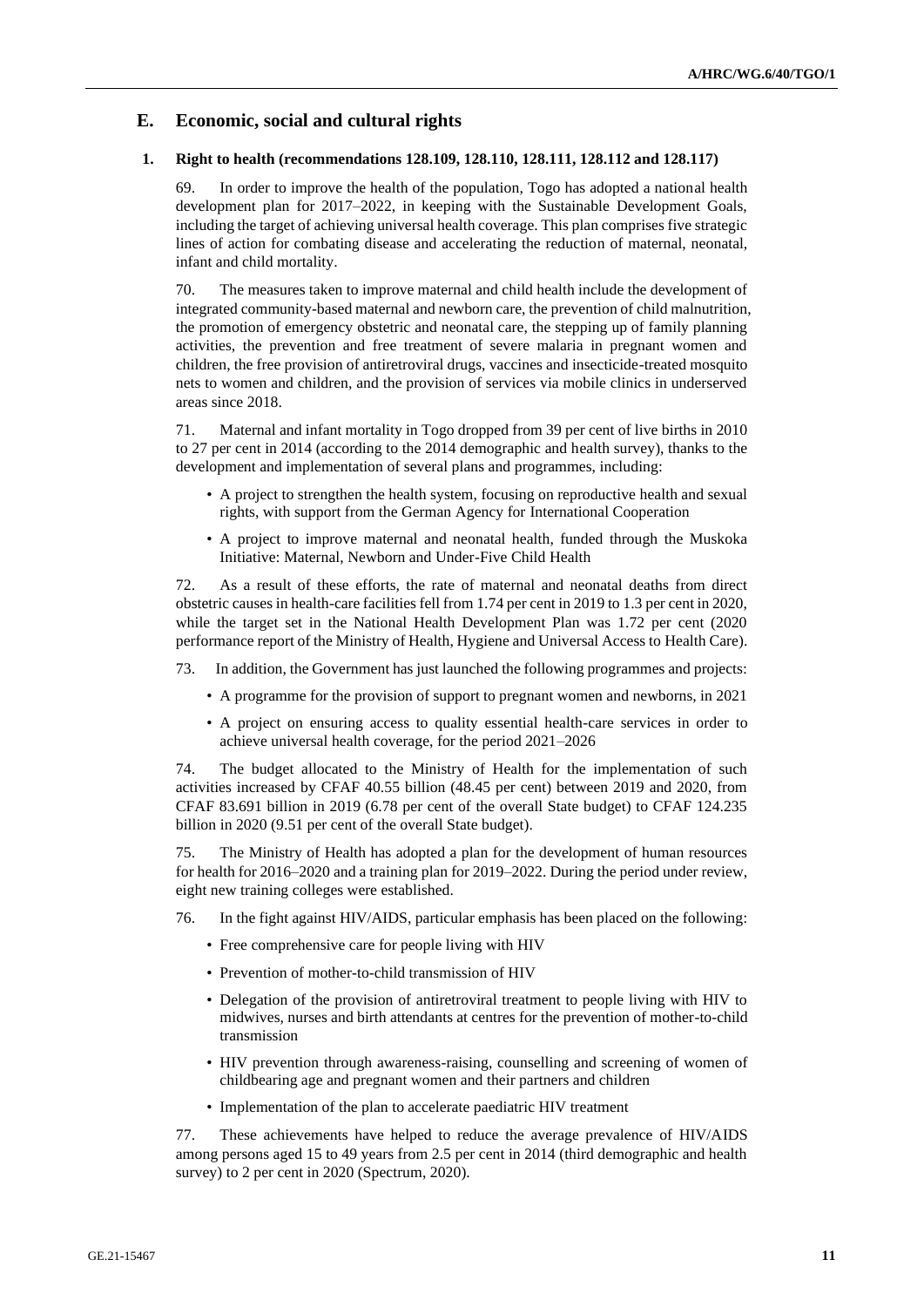78. The decades-long fight against malaria continued throughout national territory in 2020 with the implementation of the following measures:

- Prevention through the use of long-lasting insecticidal nets for vector control, intermittent presumptive treatment for pregnant women and seasonal malaria chemoprevention for children under 5 years old
- Malaria management, including diagnosis and treatment, in accordance with national guidelines at the community and hospital levels
- Monitoring of resistance to antimalarial drugs and the safety and quality of such drugs

79. The implementation of the 2018–2022 Integrated Strategic Plan for Combating Non-Communicable Diseases has resulted in improvements in key indicators as follows:

- The percentage of persons living with a disability who have access to physical rehabilitation rose from 2 per cent in 2017 to 70.61 per cent in 2020.
- The percentage of primary health-care facilities that offer the package of essential interventions for the integrated management of non-communicable diseases rose from 10.29 to 36.01 per cent over the same period (annual performance reports of the Ministry of Health, Hygiene and Universal Access to Health Care for 2017–2020).

80. In the pharmaceutical sector, the 2019–2022 National Strategy for Optimizing the Health Product Supply Chain in Togo is being implemented.

81. Progress has also been made since 2018 in the field of clinical pathology through the gradual implementation of the Quality Management System and efforts to strengthen the diagnostic capacities of laboratories.

82. Access to COVID-19 vaccination and treatment is ensured, as medical care and testing are available free of charge.

## **2. Right to education (recommendations 128.114, 128.115, 128.117, 128.118, 128.119, 128.120, 128.121, 128.122, 128.123, 128.125, 128.126, 128.127 and 128.134)**

#### *Reduction of the primary school dropout rate*

83. Major steps taken by the State and its partners have helped to increase access to education, to improve the quality of teaching and training<sup>1</sup> and to enhance the performance of the education system, as measured by various indicators.

84. Togo ranks first among the States members of the West African Economic and Monetary Union in terms of the proportion of girls enrolled in school (121.5 per cent). As regards progress towards achieving universal primary education and reducing the dropout rate, attendance rates (grade repetition and completion) are as follows:

- Access to school: 63.8 per cent in 2019/20
- Completion: 87 per cent (primary) and 51.7 per cent (lower secondary) in 2019/20
- Enrolment: 37.2 per cent in 2017 and 43.7 per cent in 2019/20 (preschool) and 94.3 per cent in 2019/20 (primary)

#### *(Sources: National Yearbook of School Statistics and Yearbook of Technical and Vocational Education Statistics 2020.)*

- 85. Measures taken in this regard include:
	- Awareness-raising via radio.
	- Revision of preschool and primary school curricula.
	- Distribution of school kits.
	- Abolition of preschool and primary school fees.
	- Payment by the State of registration fees totalling around CFAF 2 billion for 484,755 people taking various school and professional examinations.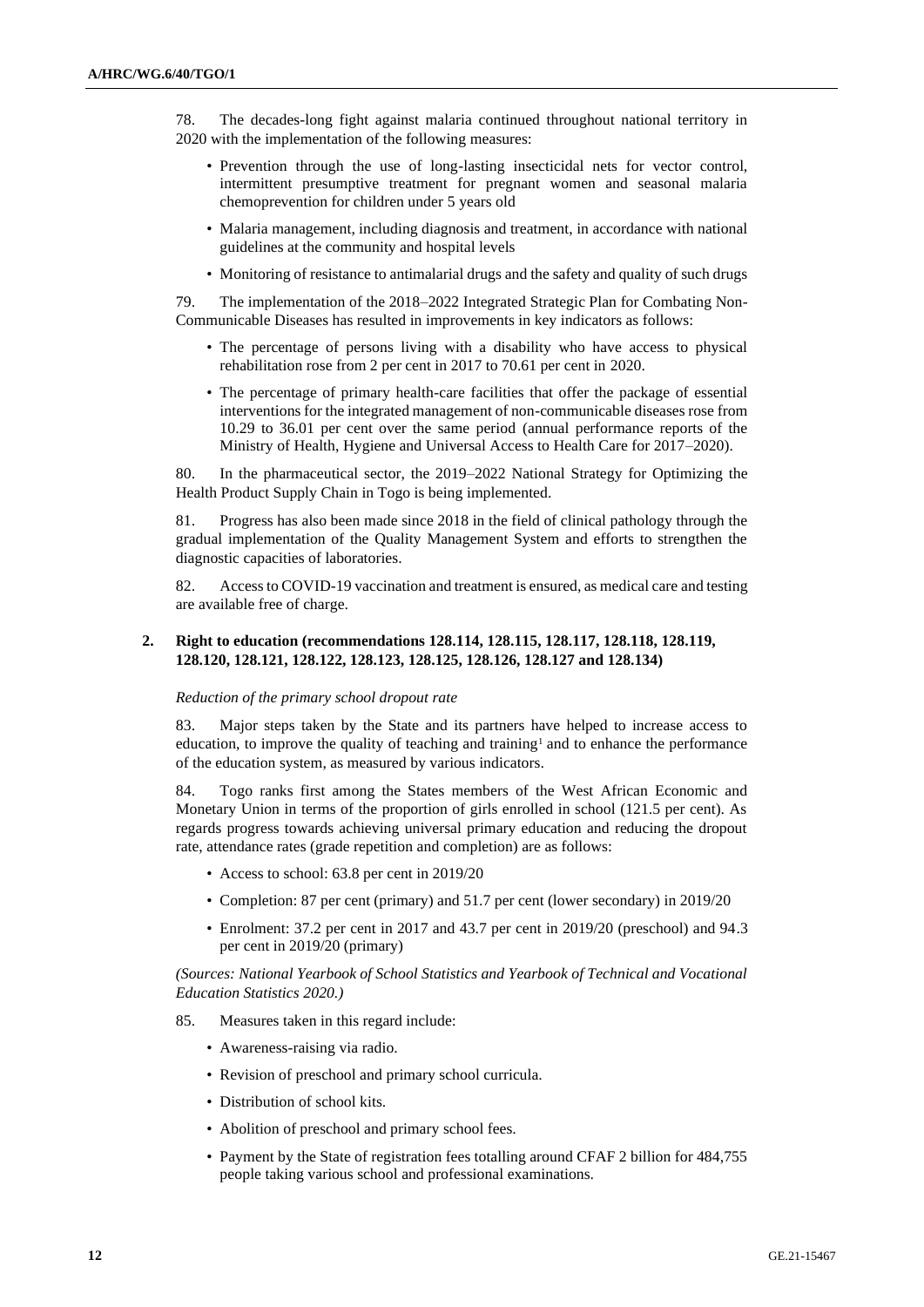- Continuation of the school meals programmes<sup>2</sup> for the benefit of 97,000 students, mostly located in the poorest cantons across the country. Between 2018 and 2020, CFAF 5,270,196,192 were spent on these programmes (2020 report of the National Agency for Support to Grass-roots Development).
- Provision of free health care to 2,546,131 students for the period up to 2020 under the "School Assur" insurance scheme.
- Halving of school fees for girls.
- Provision of school supplies and payment of school fees for orphans and children from disadvantaged families across all 39 prefectures and all 5 arrondissements of Lomé by the National Solidarity Agency. A total of 6,000 students, including 3,000 girls, have benefited from this initiative.
- Waiving of public secondary school fees.

#### *Quality of education and training*

86. Recruitment of 8,121 primary, secondary and technical school teachers between 2016 and 2021.

- Recruitment of 300 trainee inspectors and educational advisers in 2021.
- Establishment of a thematic group on inclusive education with a view to rolling out the inclusive education model more widely and institutionalizing it.
- Establishment of a system of specialized roving teachers to provide better support for students with disabilities in the inclusive education system in almost all regions, with the support of non-governmental organizations (NGOs).
- Provision of State subsidies to specialized schools every year.
- Construction and renovation of 5,300 classrooms, including the equipment of 300 classrooms with information and communications technology, between 2017 and 2020.
- Equipment of several schools with modern laboratories, libraries and drinking water and sanitation systems, under the Emergency Community Development Programme.
- Construction of 15 lower secondary schools in the Maritime and Plateaux Regions, equipment of those schools with furniture and teaching materials and equipment of 30 lower secondary schools with drilled wells and piped water, as part of a project to support the reform of lower secondary education, financed by the French Development Agency.
- Construction of 240 classrooms, 160 toilet blocks and 20 drilled wells in 18 deprived prefectures under the Education and Institution-Building Project.
- 87. Measures continue to be taken to improve the quality of girls' education, such as:
	- Updating of the Education Sector Plan to incorporate gender issues.
	- Establishment of new vocational training centres that are accessible to all.
	- Implementation of the Girls' Academic Excellence and Leadership Project since 2017.
	- Implementation of a project to support the advancement of girls in the technical and vocational training sector through merit scholarships.
	- Promotion of girls' education through communication and awareness-raising campaigns. Distribution of uniforms to all girls enrolled in primary school and distribution of menstrual hygiene kits to all girls in the top two classes of primary school (12,489 girls in total) in four prefectures (Anié, Kpélé, Dankpen and Kpendjal) where primary school completion rates are below 40 per cent, the national average being 72 per cent.
	- Recruitment of 49 community change agents to conduct awareness-raising campaigns to promote girls' education and keep girls in school, in 520 schools in the four most deprived prefectures, over a four-month period at the start of the academic year in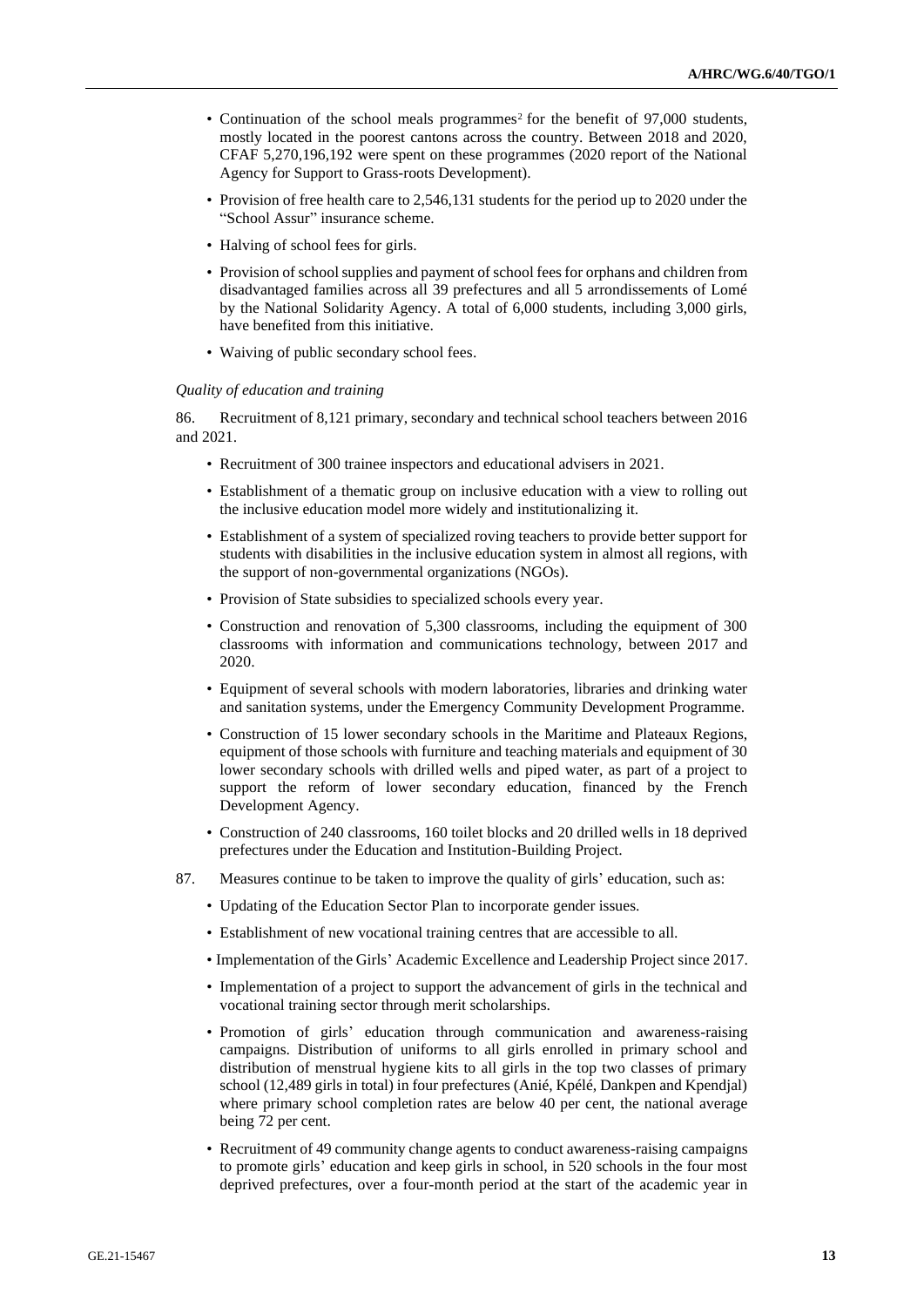2017 and 2018. These campaigns reached a total of 155,576 people in 2017/18 and 163,355 people in 2018/19.

88. The enrolment rate for girls rose significantly between 2015 and 2018. The primary school enrolment rate for girls is roughly equal to the rate for boys (128.2 per cent for girls, compared with 125.4 per cent for boys, in 2017/18).

*(Sources: National Yearbook of School Statistics and Yearbook of Technical and Vocational Education Statistics 2017–2018.)*

89. A national scoping study on gender-based violence in schools was conducted in 2016. On the basis of this study, measures have been taken to combat gender-based and other forms of violence in schools.

90. In addition, in their role as supervisors on the ground, inspectors have an obligation to report any acts that violate the applicable rules of ethics and professional conduct.

91. Significant investments have been made in the legal protection of young children and in preschool education. Over the period 2018–2021, the Government allocated nearly 20 per cent of the budget (excluding debt) to the education sector, including 8 per cent to preschool and primary education.

92. Several initiatives are under way in the areas of technical and vocational training and youth employment, including in the agricultural sector.

#### **3. Protection of workers' rights**

93. Act No. 2021-012 of 18 June 2021 on the Labour Code strengthens equality of treatment of workers and protects women and persons with disabilities against discrimination in employment.

#### **4. Combating the worst forms of child labour (recommendation 128.66)**

94. In order to effectively combat child labour, especially the worst forms of child labour, Order No. 1464/MTEFP/DGTLS of 12 November 2012 determining the types of work that children are not allowed to perform has been replaced by Order No. 1556/MFPTRAPS of 22 May 2020 on the same subject, which takes into account new types of work, such as motorcycle washing, scrap metal and plastic collection and the burning of objects to recover metal.

95. The 2020–2024 National Plan of Action to Combat the Worst Forms of Child Labour has also been revised.

96. An outreach and awareness-raising campaign on trafficking in children and child labour reached nearly 10,000 people.

97. Steps have been taken to build the capacities of 128 labour inspectors to enable them to better monitor compliance with child labour legislation.

## **5. Poverty reduction (recommendations 128.100, 128.103, 128.108 and 129.26)**

98. The main tool for reducing poverty is the 2018–2022 National Development Plan. It is being implemented at the level of communities and communes through various projects and programmes that are specifically focused on poverty reduction.

99. The programmes and projects that are under way include:

- The National Fund for Inclusive Finance, the role of which is to establish financial mechanisms to support financial inclusion efforts aimed at vulnerable groups. Between 2017 and 30 June 2021, a total of 282,867 persons, including 132,370 women, benefited from the Fund's activities (www.fnfi.tg).
- The Fund to Support Young People's Economic Initiatives. From 2018 to 2020, this Fund helped to equip and finance 7,889 young entrepreneurs, of whom 1,499 were women.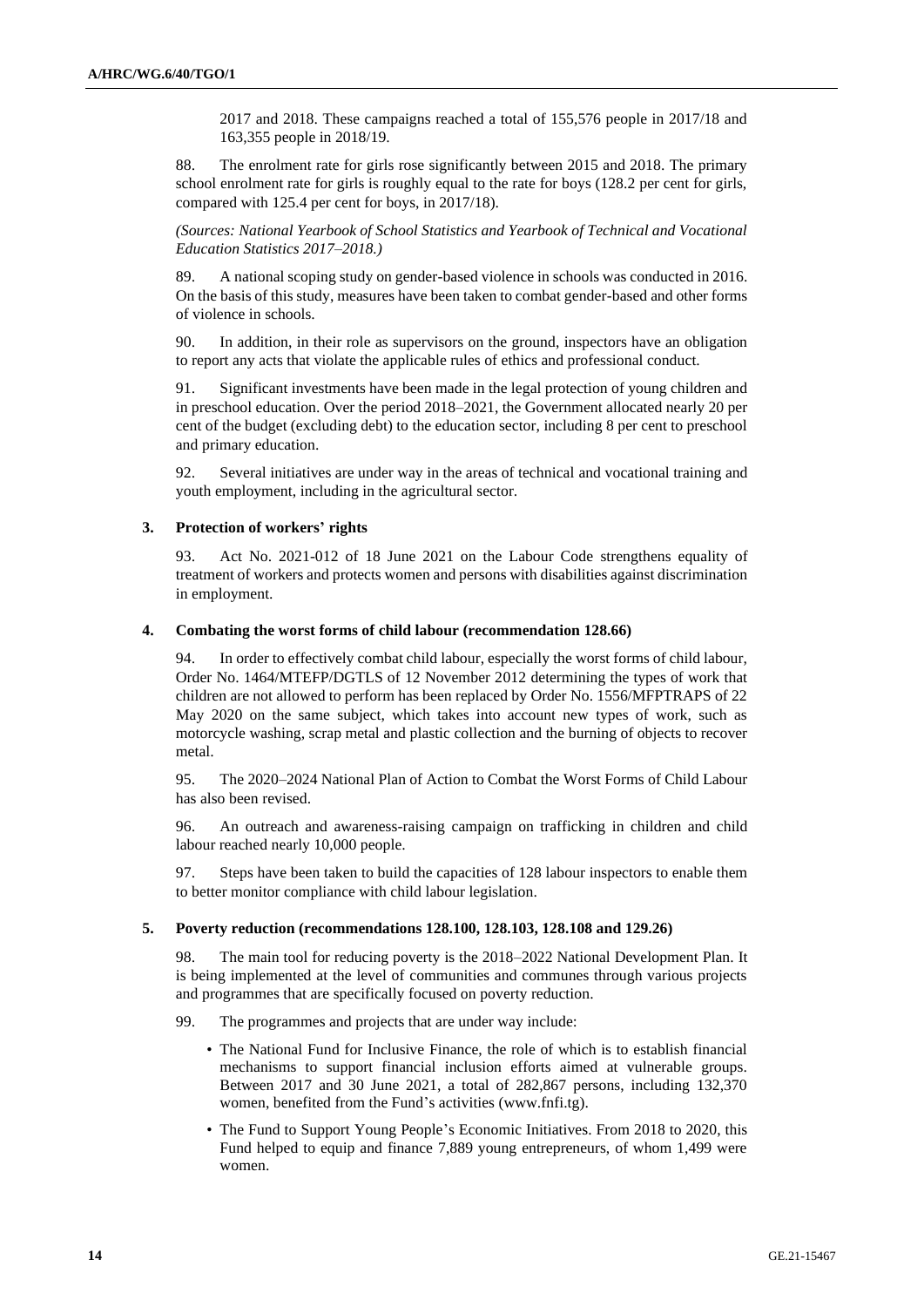- The Project to Support Youth Employability and Employment in High-Growth Sectors. From 2017 to 2020, support was provided under this scheme to 88 small and medium-sized enterprises and industries, of which 52 received financing; 1,389 firsttime entrepreneurs, of whom 771 received financing; and 2,037 groups and 237 groups of first-time entrepreneurs, all of which received financing (2020 report of the Project to Support Youth Employability and Employment in High-Growth Sectors).
- The Social Safety Net and Basic Services Project, under which the poorest communities throughout the country are provided with basic socioeconomic services, such as primary education, health care, water, sanitation and social protection, in line with minimum standards.
- The 2017–2026 National Agricultural Investment and Food and Nutrition Security Programme, which deals with nutrition, environmental issues, resilience, social inclusion and social protection.
- The food security programme of the German Agency for International Cooperation, which is implemented by Programme d'Aide pour le Développement Économique et Sociale (Economic and Social Development Aid Programme), an NGO based in Kara.
- The Shared Risk Agricultural Financing Incentive Mechanism, established in 2018. During the pilot phase, 120,000 actors received guidance, support and financing.
- The month of October has been declared the month of consuming locally.

100. In order to mitigate the negative socioeconomic impacts of the COVID-19 pandemic on vulnerable persons, the Government has taken the following measures:

- Implementation of the Novissi (Solidarity) Electronic Cash Transfer Programme, the beneficiaries of which are mainly women
- Payment by the State of the social portion of water and electricity bills and reduction of network connection costs

101. In the field of grass-roots development, between 2017 and 2020, the organizational and operational capacities of 1,717 associations, 1,351 grass-roots development committees and 1,017 tradespeople were strengthened, 277 pieces of infrastructure were built and 77 multifunctional platforms were set up.

102. A total of 219 action plans have been drawn up for local planning purposes.

103. In addition, building on the National Development Plan, the Government has adopted a road map for 2020–2025, <sup>3</sup> which places particular emphasis on strengthening social inclusion and social harmony (Objective 1) and creating jobs for young people (Objective 2), taking into account the socioeconomic impacts of the COVID-19 pandemic.

#### **6. Right to food and access to safe drinking water and sanitation (recommendations 128.101, 128.102, 128.105 and 128.107)**

104. The framework for action within the agricultural sector in connection with the right to adequate food is the 2016–2030 Agricultural Policy. Within this framework, the 2017– 2026 National Agricultural Investment and Food and Nutrition Security Programme is being implemented through several projects, including the Agricultural Sector Support Project, the West Africa Agricultural Productivity Programme and the Project to Support Agricultural Development in Togo.

105. The following key initiatives have been undertaken:

- At the institutional level:
	- Establishment of the Agency for the Promotion and Development of Agropoles and the Shared Risk Agricultural Financing Incentive Mechanism in 2018.
	- Establishment of 12 agricultural interbranch organizations.
	- Launch of the Marketplace component of the Agriculture and Food Exchange e-commerce platform, in June 2020.
- In relation to land use and the organization of the agricultural sector: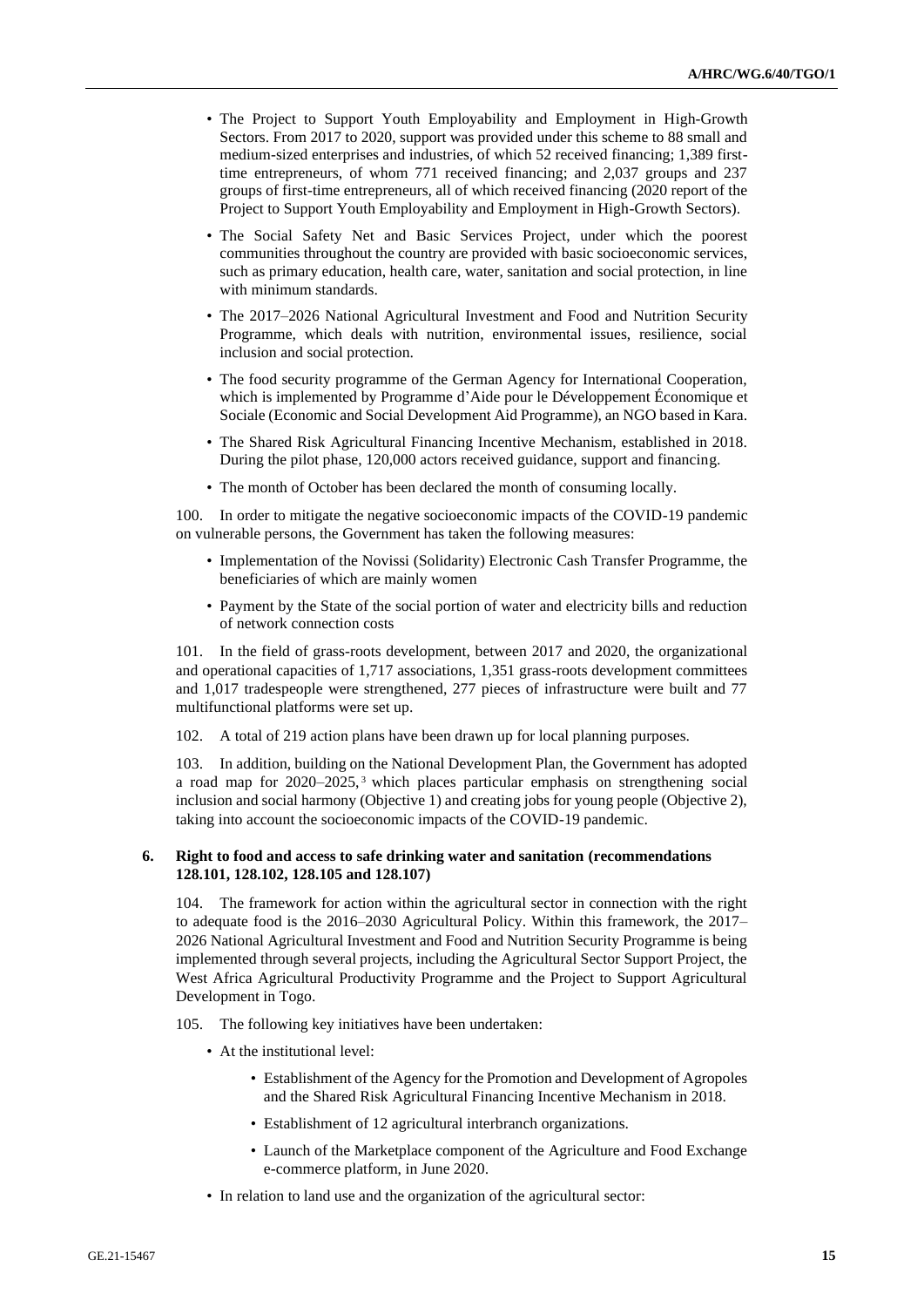- Development of 1,500 ha of irrigated land and 2,500 ha of lowlands under the Togo Agrifood Processing Project.
- Creation of 21 planned agricultural development zones, measuring over 100 ha on average, for the benefit of women and young people.
- Granting of CFAF 8.116 billion in credit to the various actors in the value chain.
- Provision of support to 804 cooperatives with over 20,874 members in 2020, compared with 545 cooperatives with 11,000 members in 2019.
- Signing of agreements with three financial institutions (Union Togolaise de Banque, DEKAWOWO and NSIA Banque). A total of 15 institutions have now granted loans totalling CFAF 13.409 billion to more than 87,000 actors.
- 106. In order to improve productivity and increase production:
	- A total of 172 tractors and other pieces of equipment purchased through the Project to Promote Rural Development and Agriculture in Togo were put to use during the 2018 farming season.
	- Three warehouses were built for three associations of cashew nut producers.
	- Cocoa production increased from 12,863 tons in 2017 to 14,155 tons in 2020, while coffee production increased from 18,486 tons in 2017 to 21,023 tons in 2020.
	- Between 2017 and 2018, fish production increased by almost 120 per cent, from 132 to 290 tons.
- 107. In the areas of resilience, nutrition and social inclusion:
	- Development of a COVID-19 response plan that had an impact on 256,000 farming households through the implementation of the Yolim Project in 2020.
	- Effective drought and flood insurance provided by African Risk Capacity.
	- Subsidies for the purchase of fertilizer continued to be provided through the "Electronic Wallet" scheme, which benefited 159,832 vulnerable farmers in 2020 (65.35 per cent of the target), compared with 66,186 in 2017.
	- Measures to create and ensure the continued existence of approximately 222,698 jobs, including 178,626 for young people and 44,072 for women.

108. The Government has prepared and revised a number of policies, including the 2018– 2022 National Hygiene and Sanitation Policy, the National Water and Sanitation Policy and the National Action Plan for the Water and Sanitation Sector.

109. Various projects and programmes are being implemented to ensure access to water, including:

- The Togo Water and Sanitation Project, whereby support is provided to communes in the areas of sanitation and water conveyance.
- Construction of 574 drilled wells in 2016 through projects financed by the Islamic Development Bank, including the Council of the Entente pilot project and the Plaine de Mô integrated project.
- Launch of the Drilled Well and Water Indicator Monitoring System, which allows for real-time updates on the state of water points and helps to reduce the time taken to repair drilled wells. During the pilot phase, 1,000 drilled wells were monitored and 250 users received training.
- Establishment of the Togo Water and Basic Sanitation Consultative Council platform in 2017 for the provision of training to civil society actors working in the field of water, hygiene and sanitation.
- Restoration of 2,491 drilled wells equipped with hand pumps and construction of 906 additional wells of that kind in order to meet the needs of the population, especially the most disadvantaged communities.
- 110. Achievements relating to the preservation of water resources include: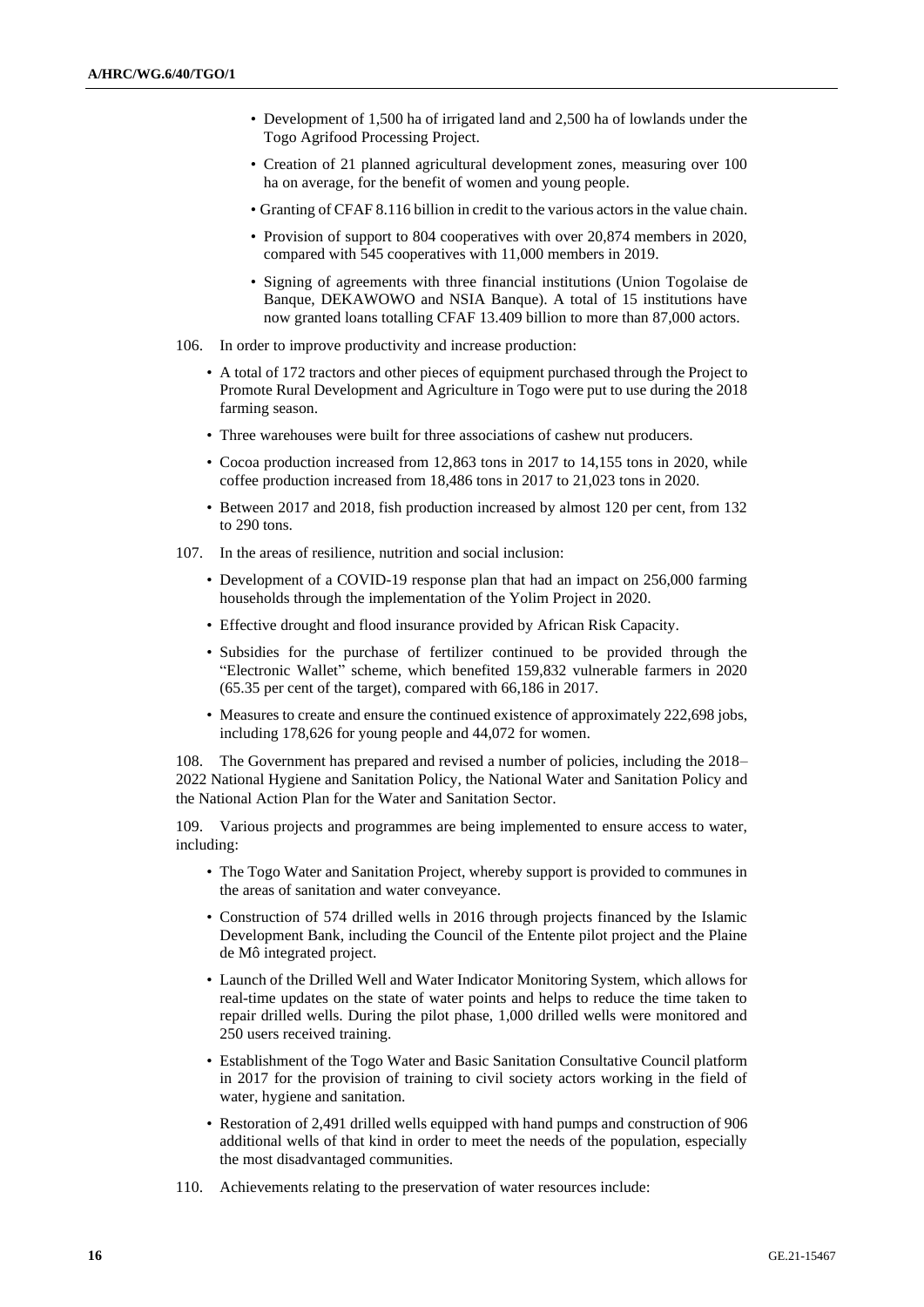- The installation of measuring tools as part of the integrated water resources management process.
- The establishment of an integrated water information system.

#### **7. Environmental issues (recommendations 128.106 and 128.136)**

111. In line with its policy on controlling industrial pollution and monitoring extractive industries, the Directorate General of Mines and Geology carries out periodic inspections of small-scale operations and classified establishments (see the Mining Code).

112. The development of communities living near mining areas is taken into account, as mining companies are required to make a fixed contribution to development at the local and regional levels (Act No. 2011-008 of 5 May 2011 and Decree No. 2017-023 of 25 February 2017).

113. Committees have been set up to manage the relocation of villages affected by mining and to settle conflicts in mining areas.

114. In addition, communities living near mining areas are made aware of their rights through the dissemination of reports published by the Extractive Industries Transparency Initiative.

# **F. Rights of specific groups**

### **1. Children (recommendations 128.19, 128.29, 128.33, 128.63, 128.64, 128.65, 128.128, 128.135 and 129.18)**

115. The Children's Code provides a framework for the protection of children.

116. In order to provide the relevant actors with a guiding reference framework on child protection, the Government prepared a national policy on child welfare. This policy was approved by all the actors concerned on 30 and 31 July 2019. The National Committee on the Rights of the Child was established in 2019.

117. Measures taken to combat child marriage include the implementation of the National Programme to Prevent Adolescent Pregnancies and Child Marriage in School and Out-of-School Settings between 2015 and 2019.

118. Efforts are made to involve traditional and religious leaders in the fight against practices that are harmful to children, in order to achieve lasting results.

The practice of female genital mutilation is becoming less and less common. According to the 2013–2014 demographic and health survey and the 2017 multiple indicator cluster survey, the rate of female genital mutilation fell from 5 to 3.1 per cent among women aged 15 to 49 years and from 1 to 0.3 per cent among children up to 14 years old, between 2014 and 2017.

- 120. The measures taken to combat trafficking in children are as follows:
	- Strengthening of the national legal framework through the promulgation in 2015 of the new Criminal Code, which reinforces the provisions of the Children's Code by establishing trafficking in persons as a criminal offence and the involvement of children as an aggravating circumstance.
	- Organization of awareness-raising campaigns in various parts of the country since 2018. These campaigns have reached about 60,000 people.
	- Signing of a bilateral agreement between Togo and Gabon on 25 September 2018 with a view to strengthening cooperation between the two countries in the fight against trafficking in children.
	- Signing of a tripartite cooperation agreement on the protection of children in situations of cross-border mobility, between Togo, Benin and Burkina Faso, on 23 December 2019.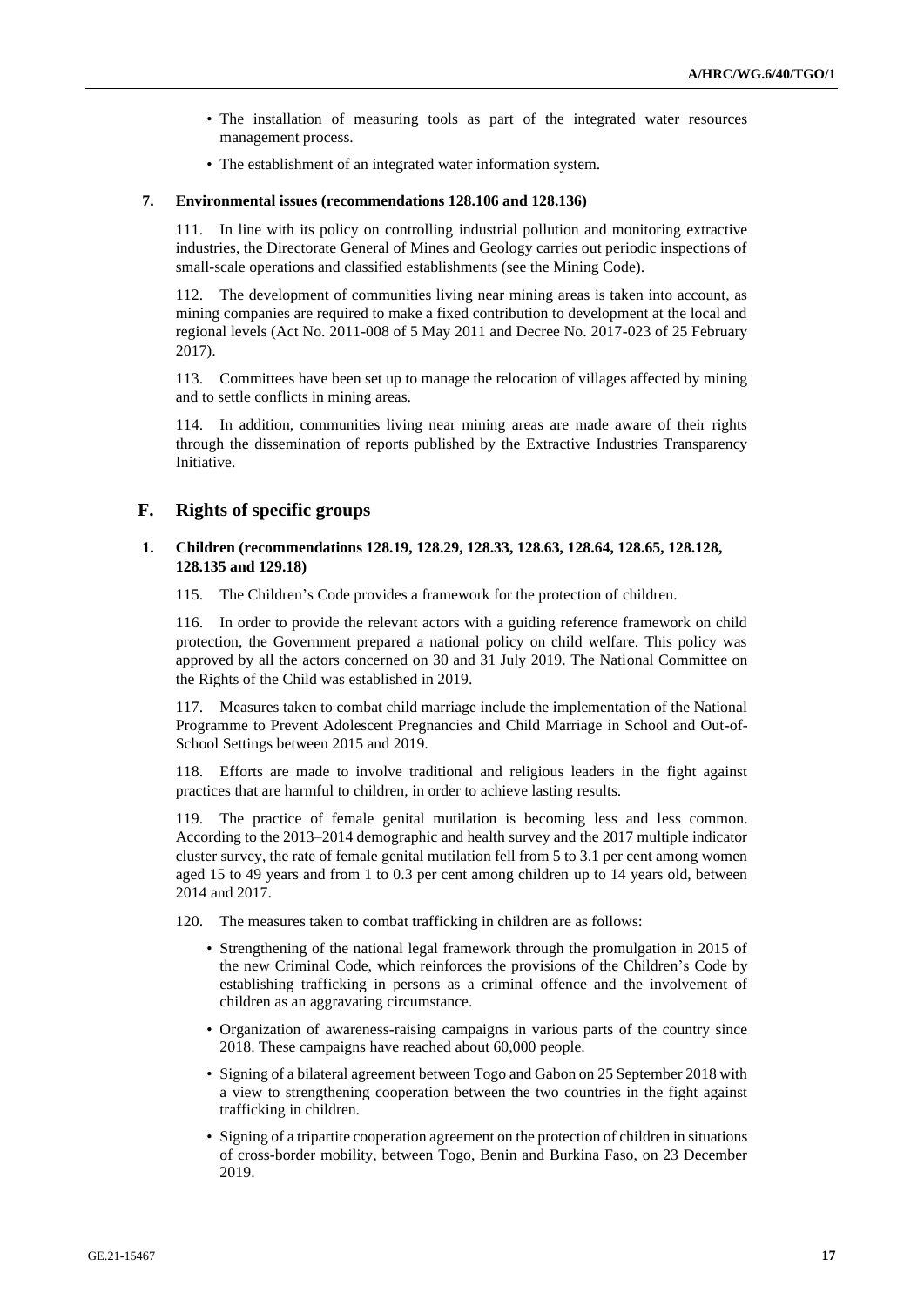121. A number of convictions for sexual violence against women and girls have been handed down under the new Criminal Code. Between 2016 and June 2019, 228 people were convicted of such acts. In June 2021, 18 cases of paedophilia, 16 cases of rape and 1 case of incest were tried.

122. The minimum age for marriage is 18 years (Children's Code, art. 267). Article 268 of the Persons and Family Code prohibits parents and guardians from promising children in marriage.

123. Birth registration is compulsory, under article 39 of the Act on the Civil Registration System.

124. Access to health care and education is not limited to those who have a birth certificate. Consequently, all children without distinction have access to these services.

125. Under the current regulations on the organization of the judiciary, Lomé Court is the only court that has a juvenile court attached to it. In the other courts, there are juvenile judges.

126. The following measures have been taken to improve access to justice for children in Togo:

- Implementation of the 2016–2020 Project to Improve Access to Justice for Children in Togo.
- Improvement of the legal and policy framework for juvenile justice (ongoing revision of the Children's Code and preparation of the national strategy on juvenile justice in Togo).
- Capacity-building for people working in the juvenile justice system, including members of the judiciary, lawyers, sociologists, psychologists, social workers, special educators and health workers.
- Construction of the centre for access to the law and justice for children in Lomé.
- Establishment of a system for the coordination of the actors involved in providing judicial and social support to children in contact with the law.
- Provision of training on child rights and child protection to 162 paralegals, of whom 98 were women, with a completion rate of 115 per cent.
- Provision of care to 3,178 children, of whom 2,372 were girls who had been subjected to violence.
- Provision of assistance to 1,301 children in conflict with the law.
- Release of 14 children from pretrial detention.
- Renovation of the guidance and reintegration centre for young people in difficult circumstances in Cacavéli, Lomé, and the Don Bosco centre in Kara.

#### **2. Women**

*Economic and social empowerment of women (recommendations 128.39, 128.41, 128.42, 128.45, 128.49 and 128.85)*

127. Togo has undertaken the following initiatives to ensure gender equality and the empowerment of women:

- Adoption of the 2016–2030 Agricultural Policy and the corresponding strategic plan for the period up to 2030, which comprises four strategic areas of focus. The second of these areas covers the issue of women's access to productive resources and income, placing emphasis on the need to build their productive capacity and on the management and control of their income.
- Implementation of the Project for the Empowerment of Rural Women in Togo.
- Establishment of private sector support structures to help women entrepreneurs and other working women take full advantage of entrepreneurship and job creation opportunities in the formal sector.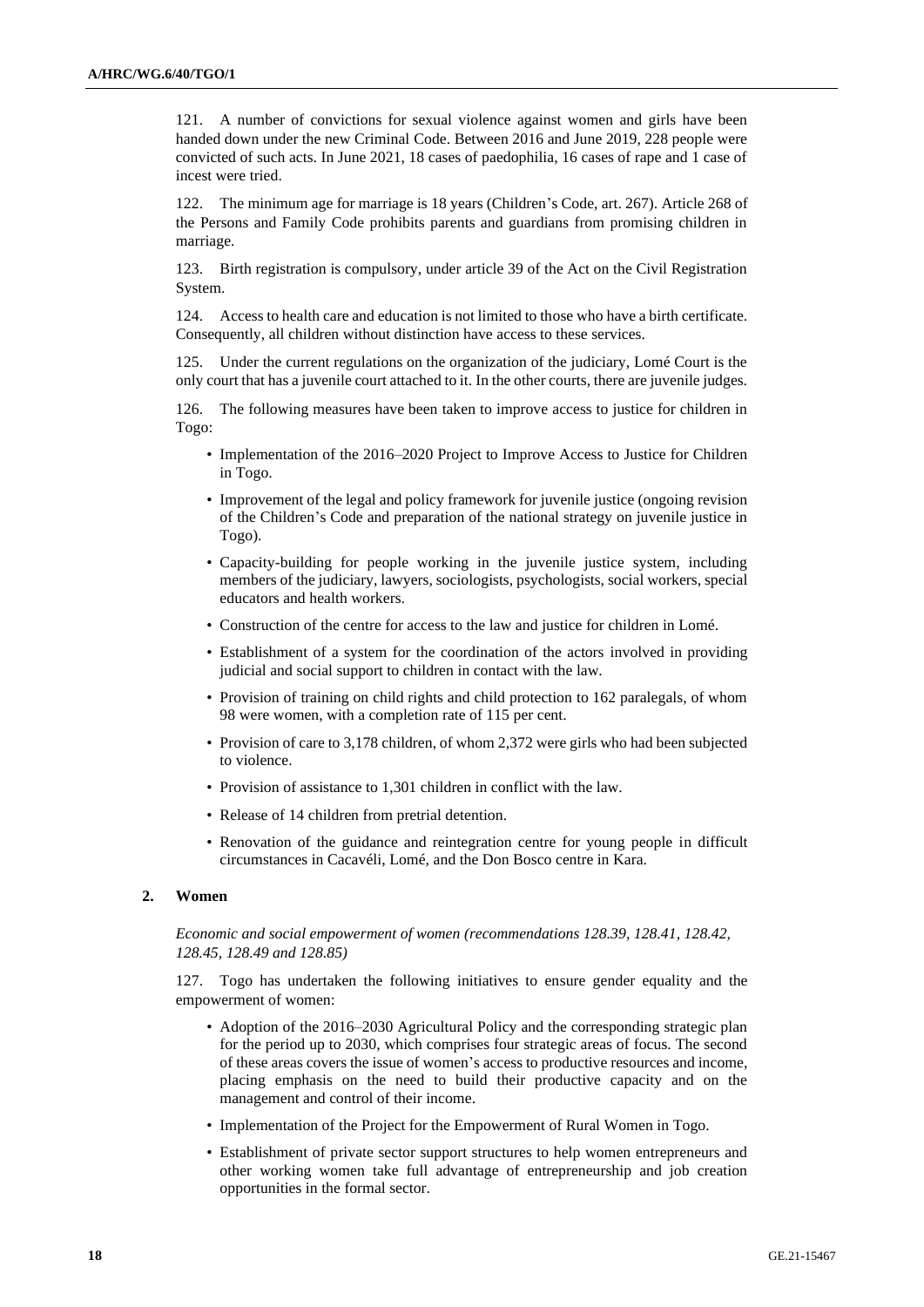- Implementation in Togo of the Economic Community of West African States project called "50 Million African Women Speak", which is intended to facilitate the empowerment of women through the creation of a virtual platform for networking, sharing and access to financial and other information for the purposes of entrepreneurship and enterprise development.
- Awarding of 20 per cent of government contracts to young entrepreneurs and women entrepreneurs in 2018, in order to promote women's entrepreneurship. This proportion rose to 25 per cent in 2019.
- Development of urban roads and rural tracks to open up the regions and facilitate the transport and sale of agricultural products, mostly by women.
- Provision of mechanical and electrical equipment to women's associations for their economic activities.
- Launch of a project to support the financial inclusion of vulnerable women (women living with HIV, widows, porters, women who have been treated for obstetric fistula and women with disabilities) in July 2017.

128. The number of women supported through this project totalled 3,500 in 2019, 5,655 in 2020 and 6,609 as of June 2021.

129. Various measures have been taken to improve the living conditions of women with disabilities in particular. For example, the standard amount of capital available to them through the National Fund for Inclusive Finance has been increased and the repayment period extended.

*Participation in political life (recommendations 128.43, 128.46 and 128.53)*

130. Several measures have been taken to promote the participation of women in national political life:

- Launch of the 2019–2023 Equality for Girls national campaign, which is intended to bring about a social shift towards equality for women and girls.
- Measures to raise awareness among the various political parties of the issues of gender equality and the participation of women in decision-making.
- Provision of training in leadership and communication techniques to potential women candidates.
- Plans to establish trained peer educator clubs in the fields of political leadership, peace and development in all cantons. A total of 591 women have been trained since 2016.
- Establishment of a political academy for women leaders with a view to increasing the participation of women in public life. During its 2018 session, the academy provided training to 132 women in areas such as leadership, personal development, political career planning and political communication.
- Implementation of the "Women Running for Municipal Councillor" project, which helped to build the campaigning skills of 219 women candidates in the 2019 municipal elections.

| <i>Institutions</i>   | Total | Men | Women | Percentage of<br>women $(\%)$ |
|-----------------------|-------|-----|-------|-------------------------------|
| Government            | 35    | 23  | 12    | 34.30                         |
| National Assembly     | 91    | 74  | 17    | 18.68                         |
| <b>Mayors</b>         | 117   | 105 | 12    | 10.25                         |
| Deputy mayors         | 175   |     | 24    | 13.70                         |
| Municipal councillors | 1527  |     | 192   | 12.60                         |

131. Table showing the participation of women in political bodies: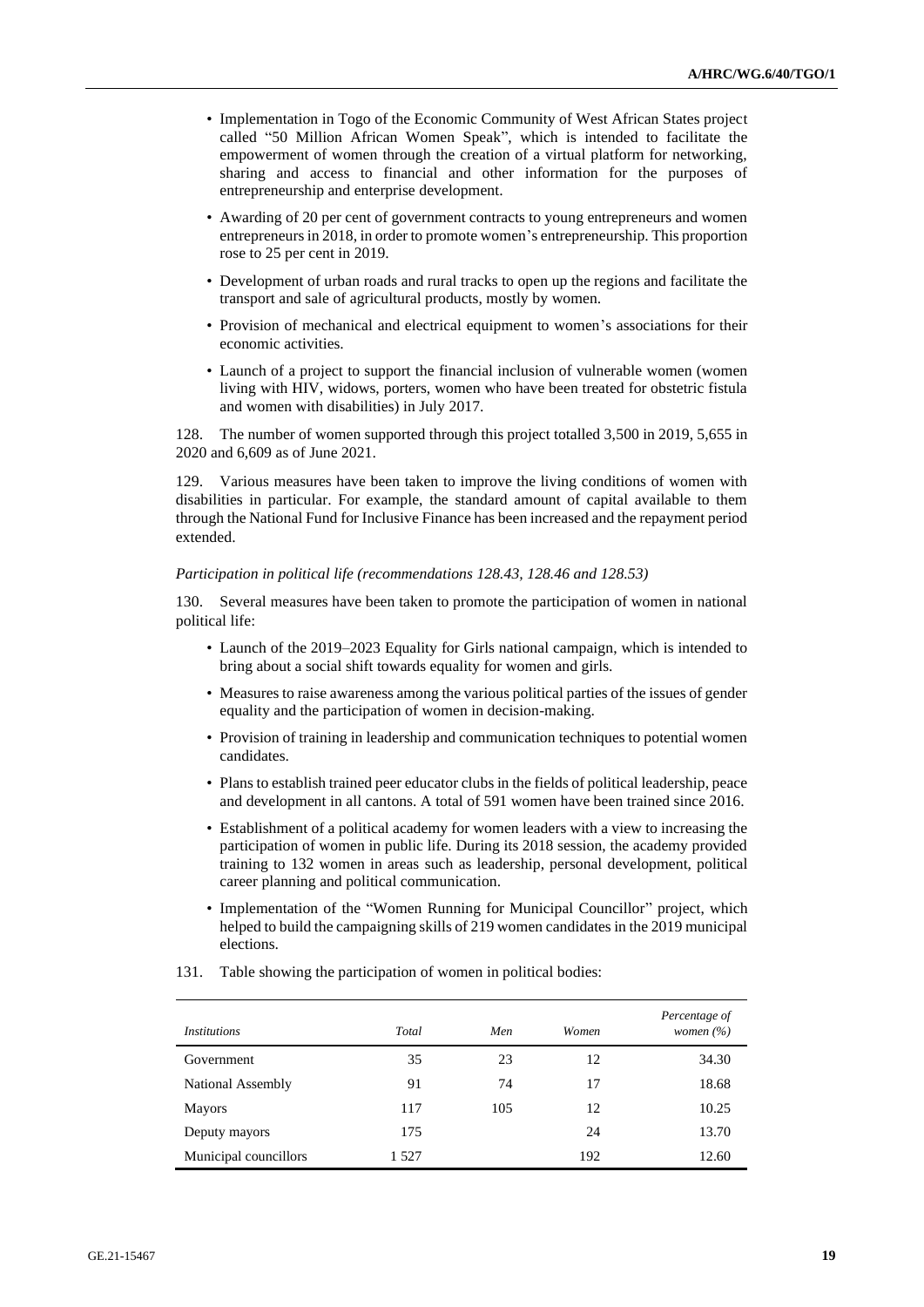*Combating violence against women (recommendations 128.17, 128.48, 128.54, 128.55, 128.57, 128.62, 128.80, 128.86, 129.15, 130.4 and 130.5)*

132. The new Criminal Code prohibits gender-based violence, including rape, female genital mutilation and forced marriage.

133. Action is taken within the framework of the National Strategy to Combat Genderbased Violence and various sector-specific programmes that include measures to encourage women to report cases of violence, to ensure that perpetrators and accomplices are brought to justice, to protect victims of violence, to provide legal remedies and to facilitate the reintegration of victims.

- 134. Advocacy and awareness-raising activities are also carried out.
- 135. Support is provided to victims of violence in various ways:
	- Psychosocial support in the form of counselling and ongoing care is provided to victims at home and in counselling centres.
	- Victims are referred to health centres and other services, such as the police, courts and legal advice centres.
	- Victims are provided with financial support for the development of income-generating activities.
	- In 2019, the Group for Policy and Action, Women, Democracy and Development set up an online system for reporting violence against women, with the aim of preventing gender-based violence and providing legal assistance to victims.

### **3. Persons with disabilities (recommendations 128.129, 128.130, 128.131, 128.132 and 128.133)**

136. Persons with disabilities are fully taken into account in the development, education and health strategy. A committee responsible for monitoring the inclusion of persons with disabilities was established by Order No. 030/2016/MASPFA/CAB of 4 November 2016.

# **III. Implementation of noted recommendations**

137. Although recommendations 130.10 and 131.21 were noted, they have been implemented in the context of the consolidation of democracy and the rule of law:

- Amendment of the Constitution on 15 May 2019 to limit the term of office of the President
- Holding of local elections on 30 June 2019
- Amendment of the Press and Communications Code in 2020
- Amendment of the Act establishing the conditions for the exercise of freedom of peaceful public assembly and protest in 2021

# **IV. Progress, best practices and challenges linked to the implementation of the recommendations**

- 138. The progress made includes:
	- Constitutional and institutional reforms that will have an impact on political and public life
	- Adoption of core instruments relating to the promotion and protection of human rights that will allow for greater enjoyment of civil, political, economic, social and cultural rights
	- Establishment of a framework for national consultations with political actors
	- Establishment of a joint observatory on peaceful public demonstrations